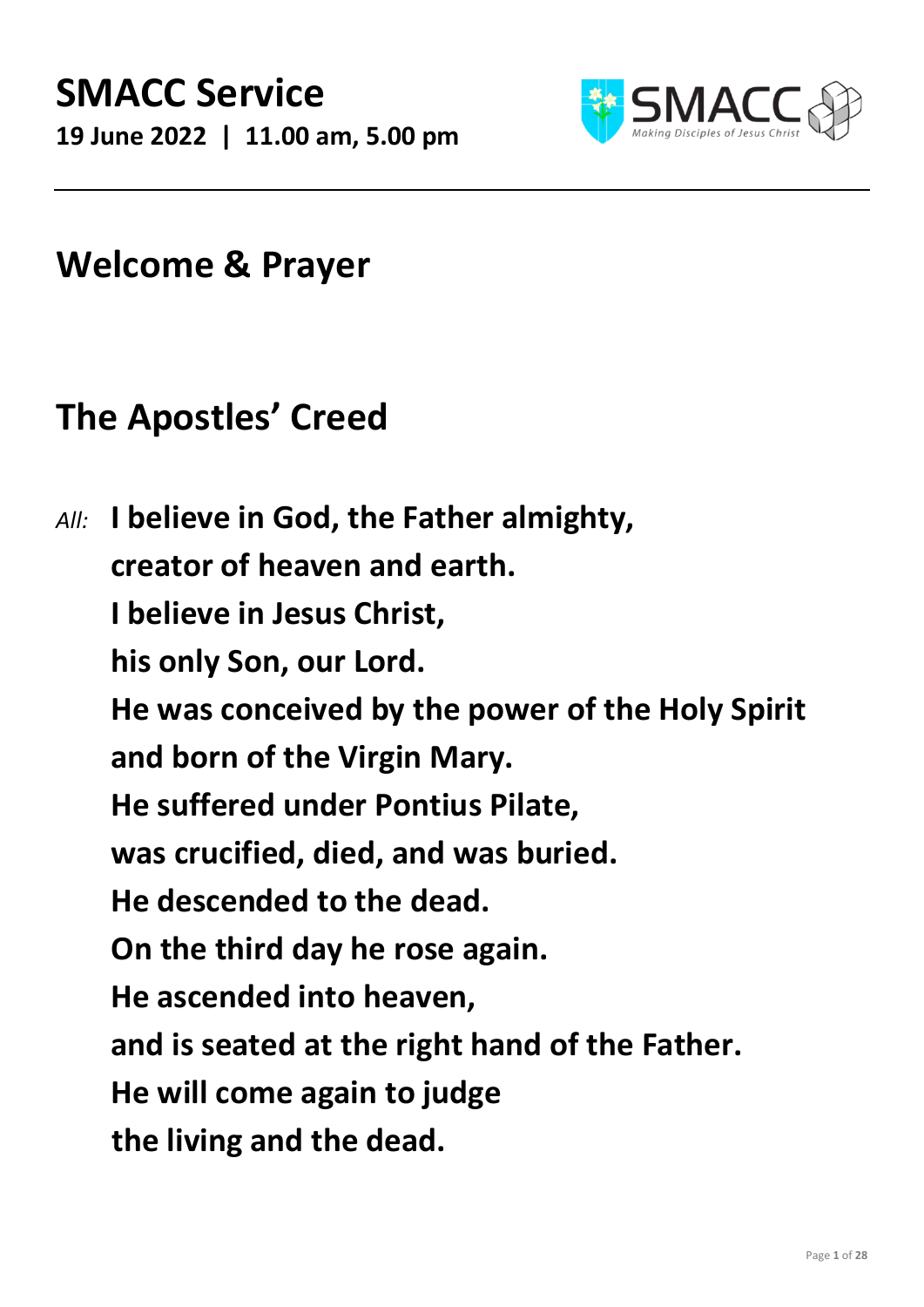**I believe in the Holy Spirit, the holy catholic Church, the communion of saints, the forgiveness of sins, the resurrection of the body, and the life everlasting. Amen.**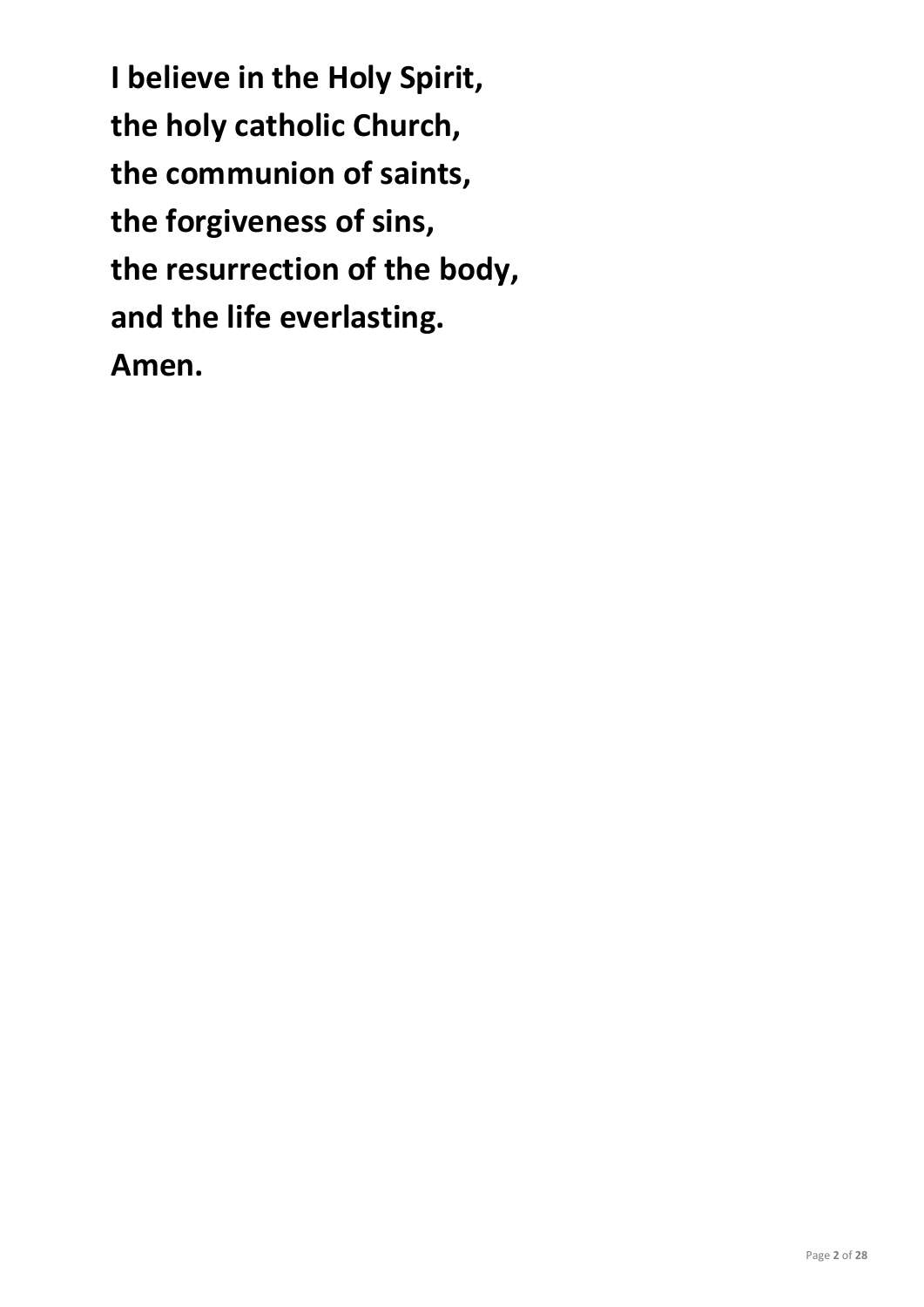# **Song: Glorious Christ**

The radiance of the Father Before the dawn of time You spoke and all creation came to be The molecules and planets Reveal Your great design And every one was made so we could see So we could see

*You are the glorious Christ The greatest of all delights Your power is unequalled Your love beyond all heights No greater sacrifice Than when You laid down Your life We join the song of angels Who praise You day and night Glorious Christ*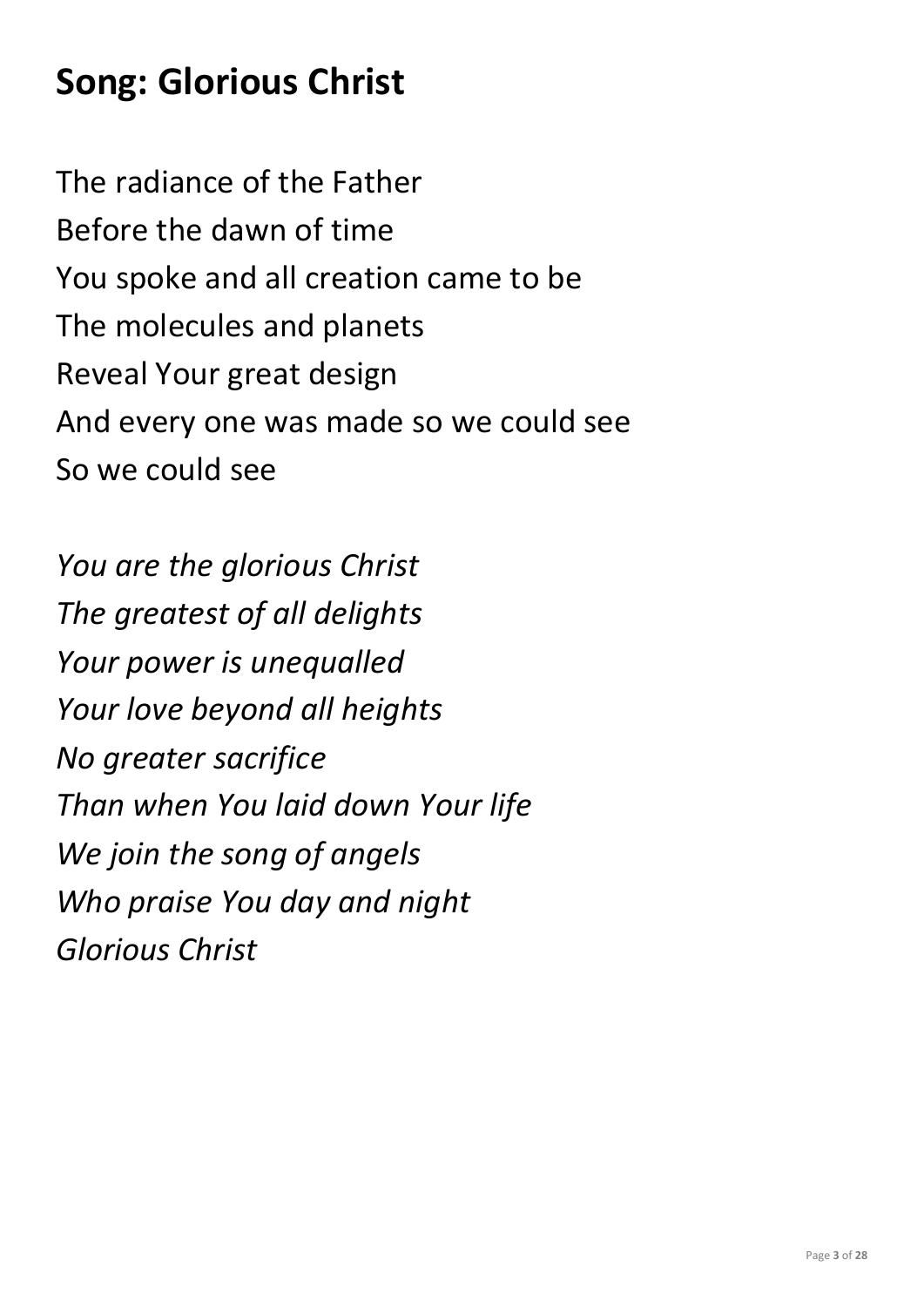You left the air of heaven To breathe the dust of earth And dwell among the outcast and the poor You came to be forsaken And died to take our curse So You could be our joy forevermore Forevermore

You're seated now in heaven Enthroned at God's right hand You've shattered death and freed us From our fears And though we cannot see You You're coming back again And all will be made right when You appear And all will be made right when You appear

Words and Music by Bob Kauflin © 2012 Sovereign Grace Praise (BMI) Used by Permission. CCLI Licence No. 332301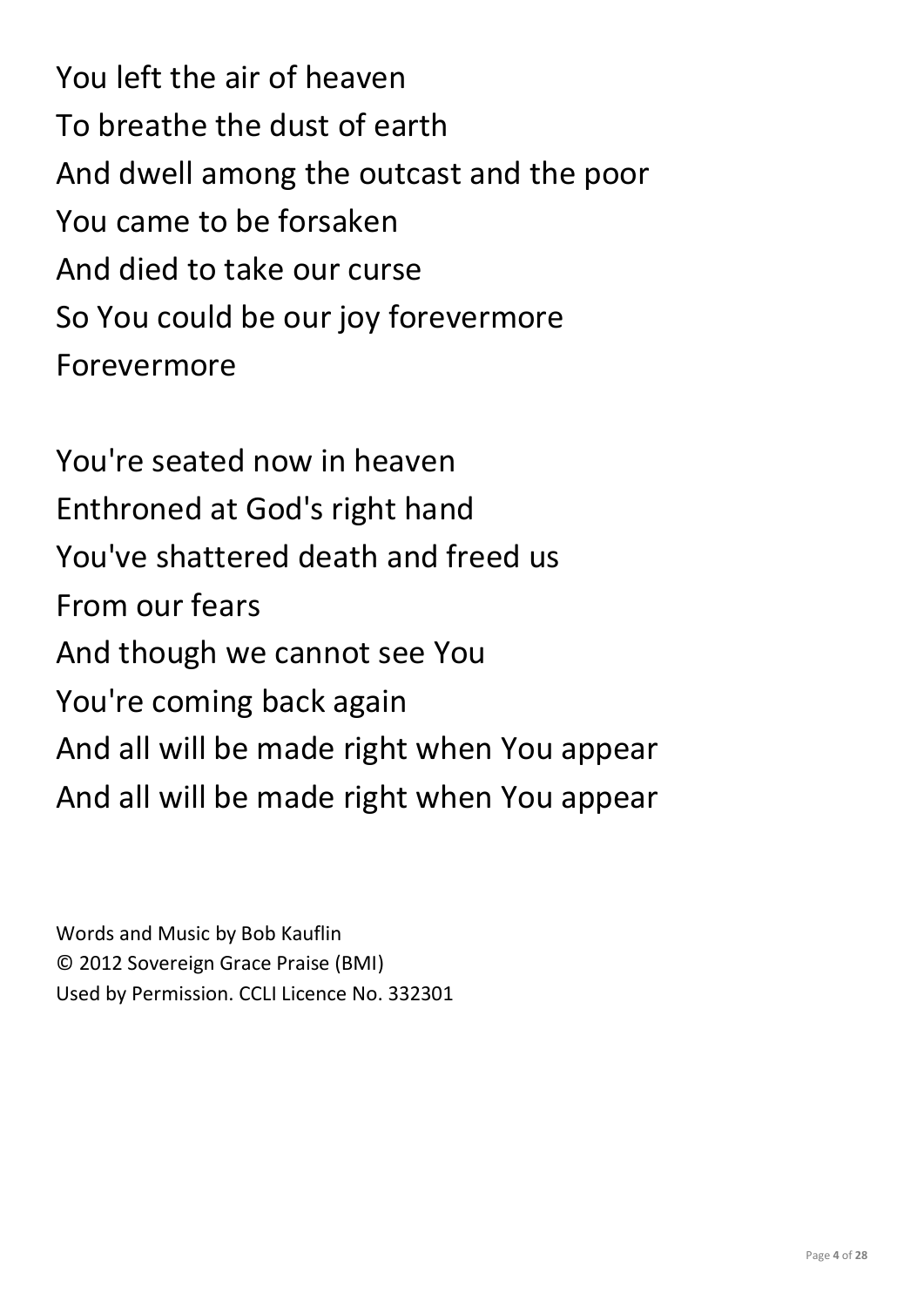# **Song: Grace Awaiting Me**

I will see the world to come For one has suffered in my place Now there is grace awaiting me, awaiting me Judgement's done, atonement's made The ransom's paid, no guilt remains Now there is grace awaiting me, awaiting me!

*Grace - a welcome from the Father Grace - forgiveness full and free Grace - that's greater than our failings Oh there is grace awaiting me*

I take comfort in the hope of the thief upon the cross For I am worthy of as little love as he Like this man, I won't despair for life's ahead, what joy we'll share now there is grace awaiting me, awaiting me!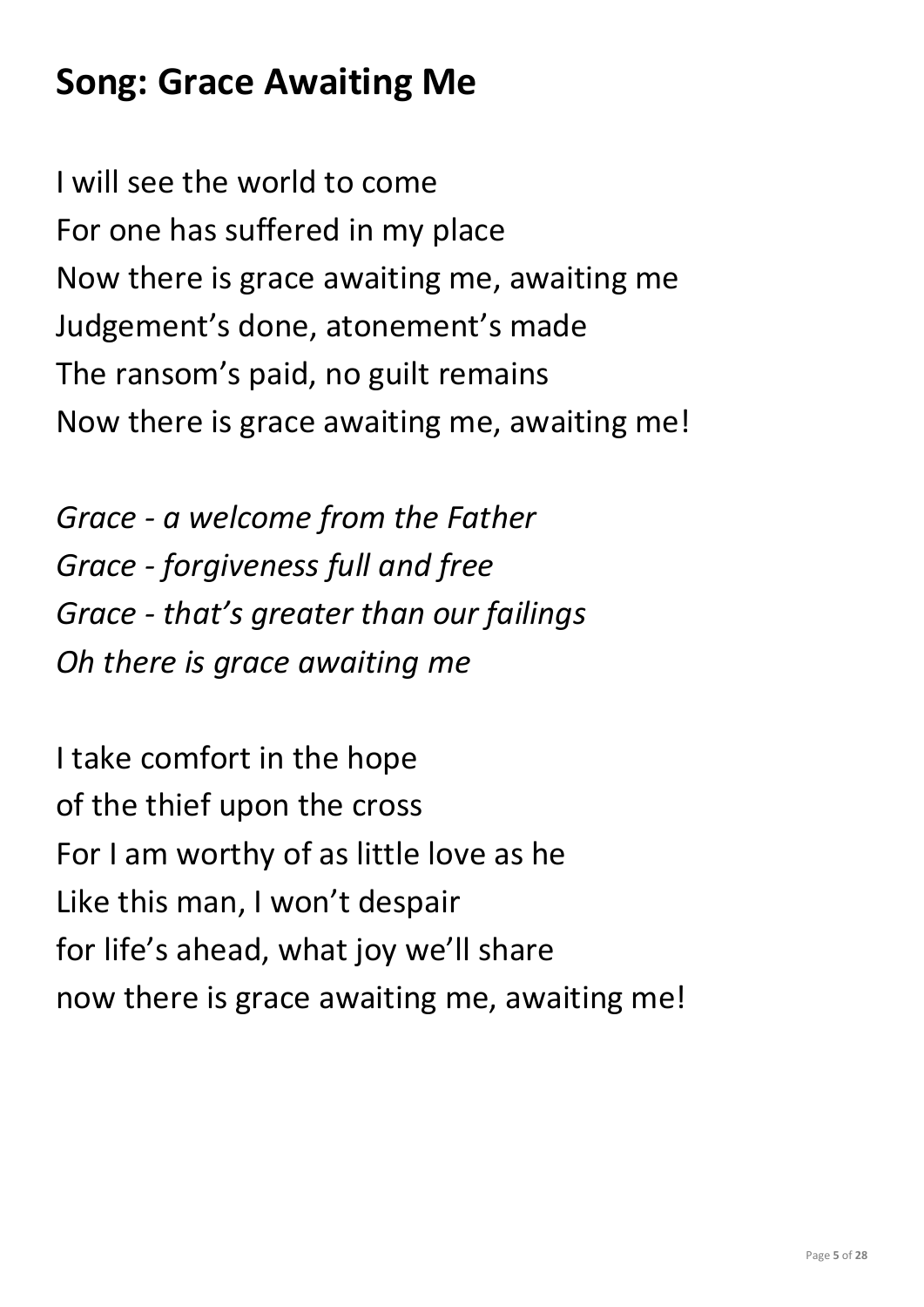Jesus you have loved and bought me By your death my debts are paid I am yours, I stand beside you Fearless face the coming day

I will see the world to come Despite the sin that I have done For there is grace awaiting me, awaiting me All who call upon the Lord will rise to life with peace assured For there is grace awaiting me, awaiting me

Words by Simone Richardson and Music by Philip Percival © 2013 Simone Richardson & Philip Percival Used by Permission. CCLI Licence No. 332301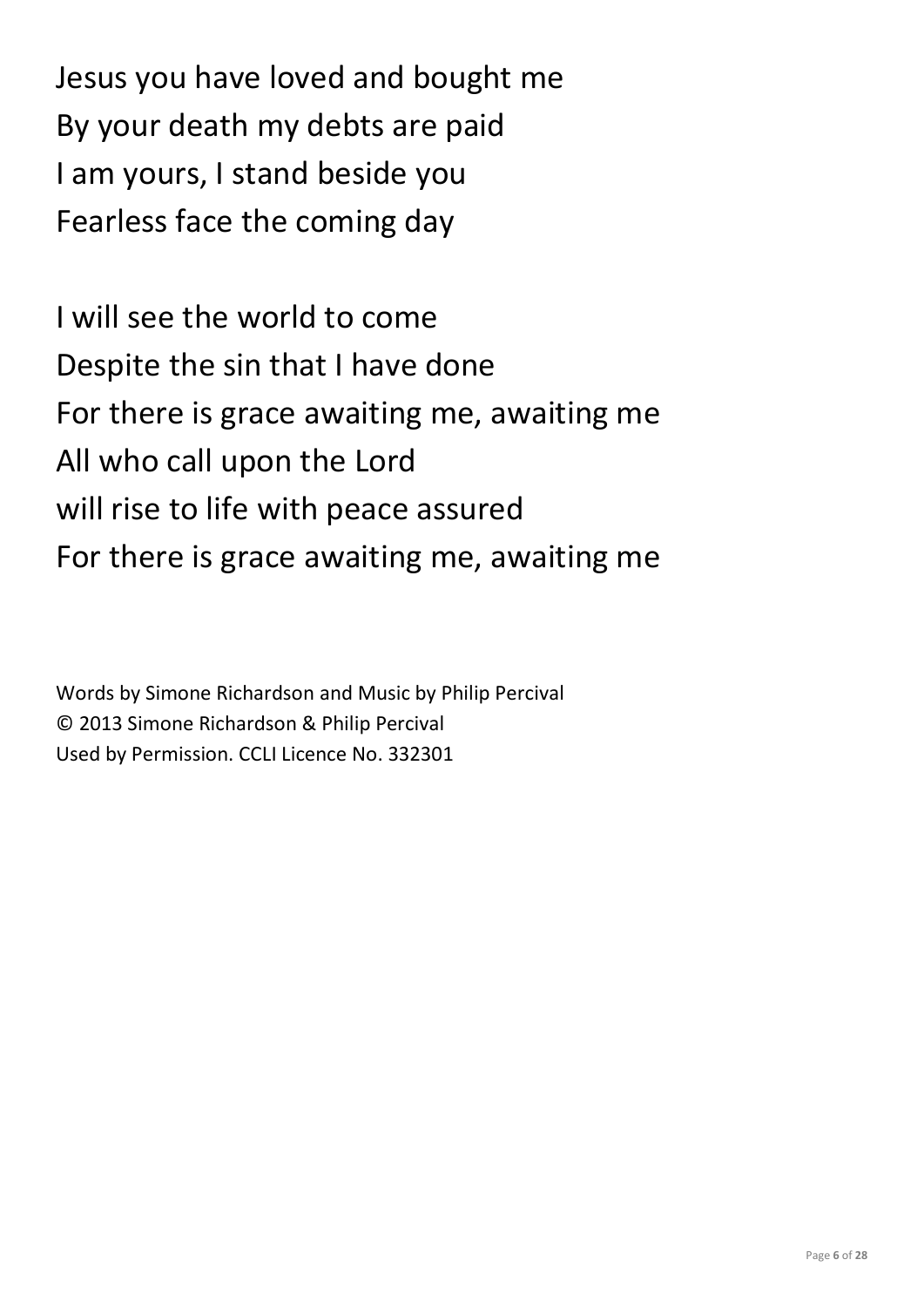# **Old Testament Reading: Haggai 2:10-23**

 $10$  On the twenty-fourth day of the ninth month, in the second year of Darius, the word of the LORD came by Haggai the prophet,  $11$  "Thus says the LORD of hosts: Ask the priests about the law:  $12$  'If someone carries holy meat in the fold of his garment and touches with his fold bread or stew or wine or oil or any kind of food, does it become holy?'" The priests answered and said, "No." <sup>13</sup> Then Haggai said, "If someone who is unclean by contact with a dead body touches any of these, does it become unclean?" The priests answered and said, "It does become unclean." <sup>14</sup> Then Haggai answered and said, "So is it with this people, and with this nation before me, declares the LORD, and so with every work of their hands. And what they offer there is unclean.  $15$  Now then, consider from this day onward. Before stone was placed upon stone in the temple of the LORD, <sup>16</sup> how did you fare? When one came to a heap of twenty measures, there were but ten. When one came to the wine vat to draw fifty measures, there were but twenty.  $17$  I struck you and all the products of your toil with blight and with mildew and with hail, yet you did not turn to me, declares the LORD. <sup>18</sup> Consider from this day onward, from the twenty-fourth day of the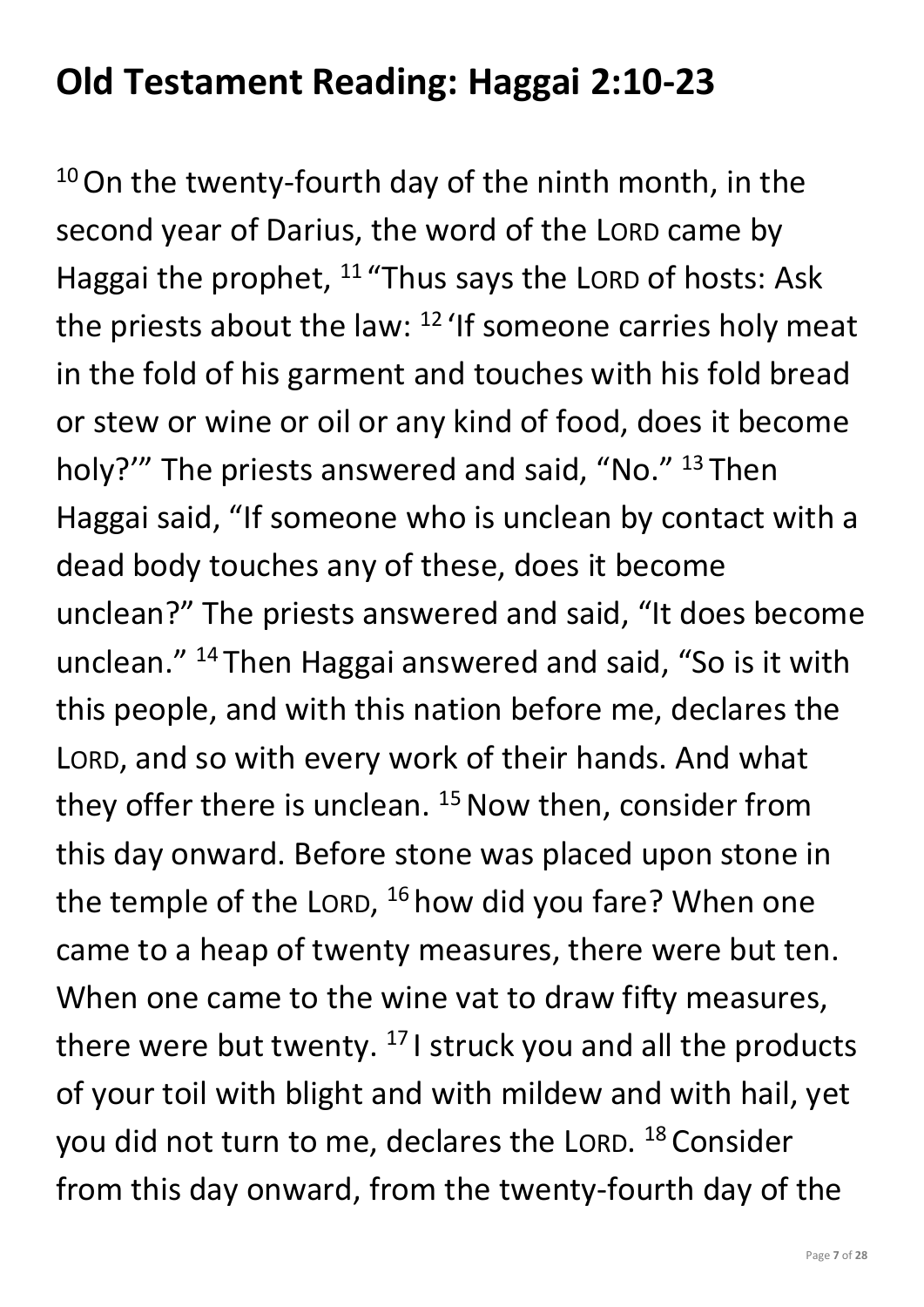ninth month. Since the day that the foundation of the LORD's temple was laid, consider:  $19$  Is the seed yet in the barn? Indeed, the vine, the fig tree, the pomegranate, and the olive tree have yielded nothing. But from this day on I will bless you."

<sup>20</sup> The word of the LORD came a second time to Haggai on the twenty-fourth day of the month,  $21$  "Speak to Zerubbabel, governor of Judah, saying, I am about to shake the heavens and the earth,  $22$  and to overthrow the throne of kingdoms. I am about to destroy the strength of the kingdoms of the nations, and overthrow the chariots and their riders. And the horses and their riders shall go down, every one by the sword of his brother. <sup>23</sup> On that day, declares the LORD of hosts, I will take you, O Zerubbabel my servant, the son of Shealtiel, declares the LORD, and make you like a signet ring, for I have chosen you, declares the LORD of hosts."

*Reader:* This is the Word of the Lord.

*All*: **Thanks be to God.**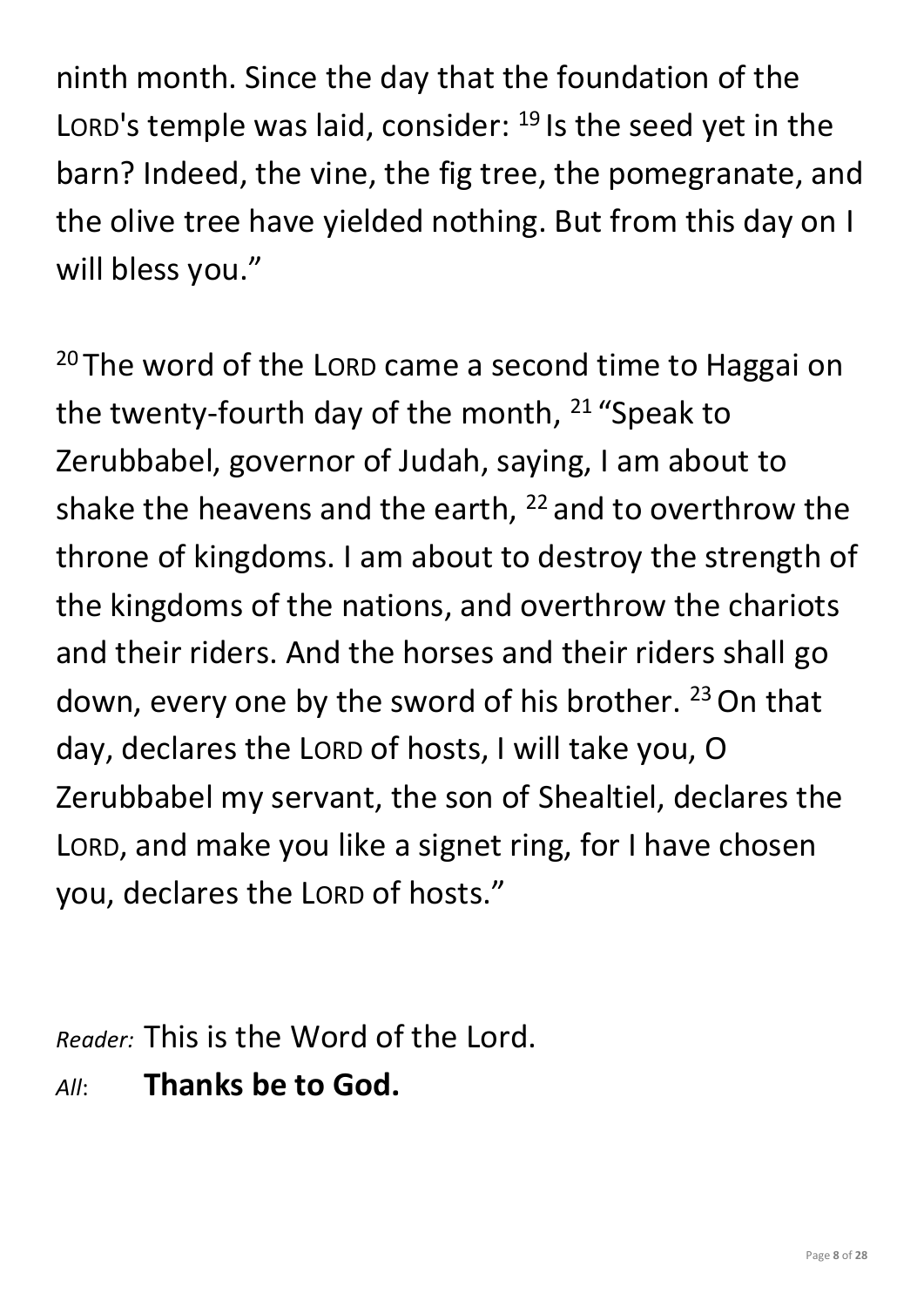# **Psalm 46**

*To the choirmaster. Of the Sons of Korah. According to Alamoth. A Song.*

 $1$  God is our refuge and strength,

a very present help in trouble.

# **<sup>2</sup> Therefore we will not fear though the earth gives way, though the mountains be moved into the heart of the sea,**

<sup>3</sup> though its waters roar and foam,

though the mountains tremble at its swelling.

#### **<sup>4</sup> There is a river whose streams make glad the city of God,**

#### **the holy habitation of the Most High.**

<sup>5</sup> God is in the midst of her; she shall not be moved; God will help her when morning dawns.

#### **<sup>6</sup> The nations rage, the kingdoms totter; he utters his voice, the earth melts.**

<sup>7</sup> The LORD of hosts is with us;

the God of Jacob is our fortress.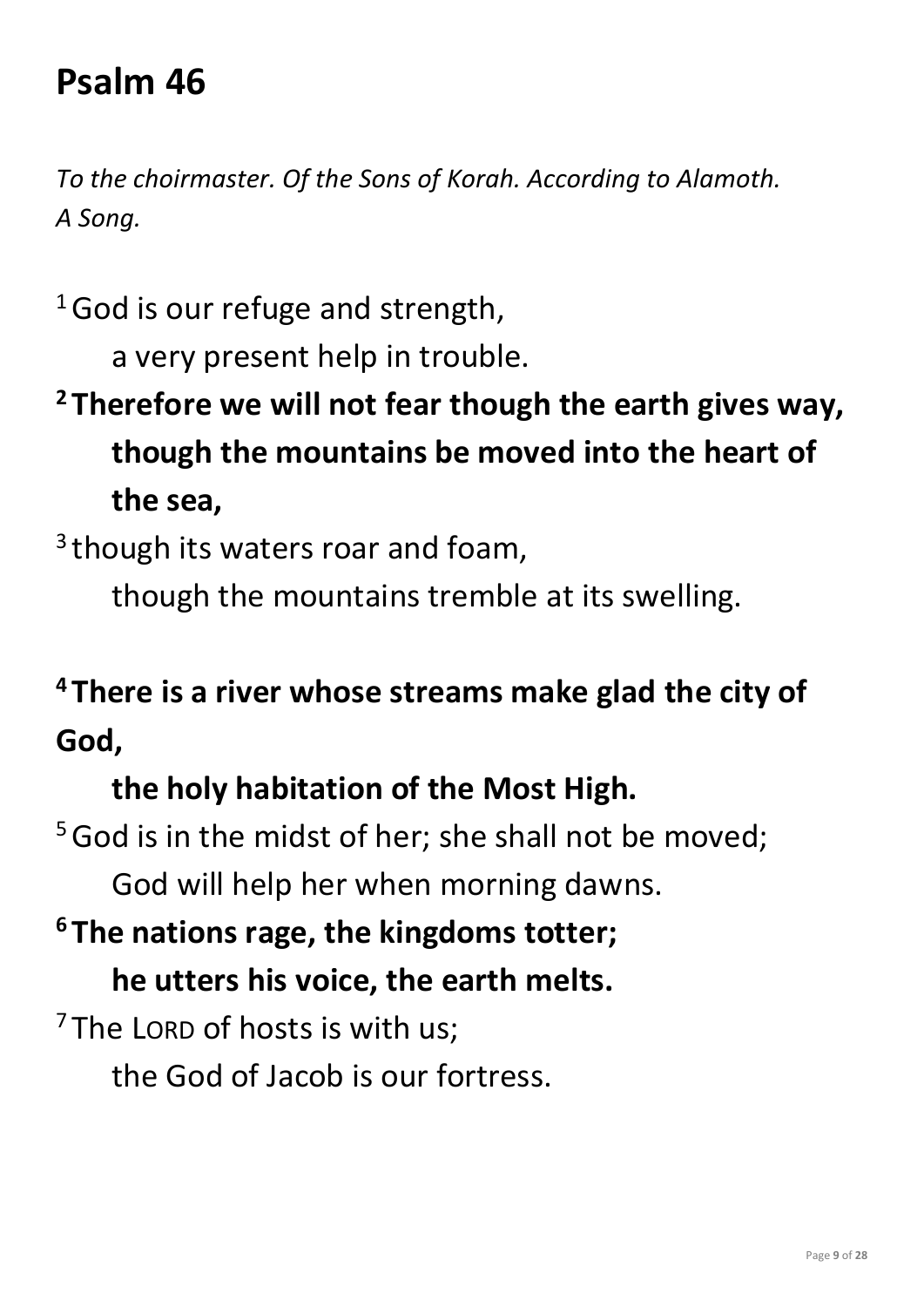# **<sup>8</sup> Come, behold the works of the LORD, how he has brought desolations on the earth.**  $9$  He makes wars cease to the end of the earth; he breaks the bow and shatters the spear; he burns the chariots with fire. **<sup>10</sup> "Be still, and know that I am God. I will be exalted among the nations, I will be exalted in the earth!"**  $11$  The LORD of hosts is with us; the God of Jacob is our fortress.

- *Reader:* Glory be to the Father, and to the Son and to the Holy Spirit,
- *All:* **As it was in the beginning, is now, and shall be forever. Amen.**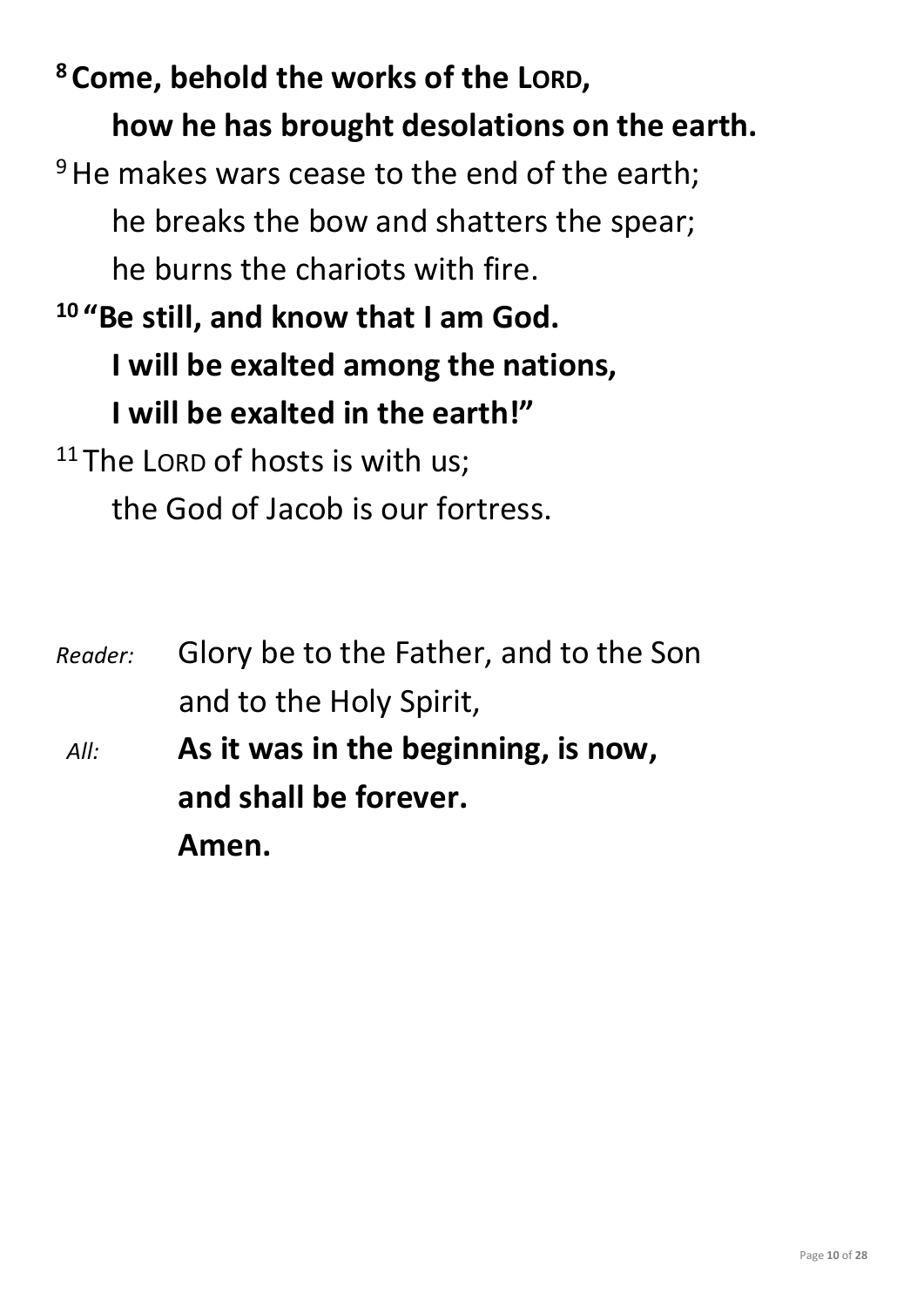# **New Testament Reading: Ephesians 1:15-23**

 $15$  For this reason, because I have heard of your faith in the Lord Jesus and your love toward all the saints, <sup>16</sup> I do not cease to give thanks for you, remembering you in my prayers, <sup>17</sup> that the God of our Lord Jesus Christ, the Father of glory, may give you the Spirit of wisdom and of revelation in the knowledge of him,  $18$  having the eyes of your hearts enlightened, that you may know what is the hope to which he has called you, what are the riches of his glorious inheritance in the saints,  $19$  and what is the immeasurable greatness of his power toward us who believe, according to the working of his great might <sup>20</sup> that he worked in Christ when he raised him from the dead and seated him at his right hand in the heavenly places,  $21$  far above all rule and authority and power and dominion, and above every name that is named, not only in this age but also in the one to come.  $22$  And he put all things under his feet and gave him as head over all things to the church, <sup>23</sup> which is his body, the fullness of him who fills all in all.

*Reader:* This is the Word of the Lord.

*All*: **Thanks be to God.**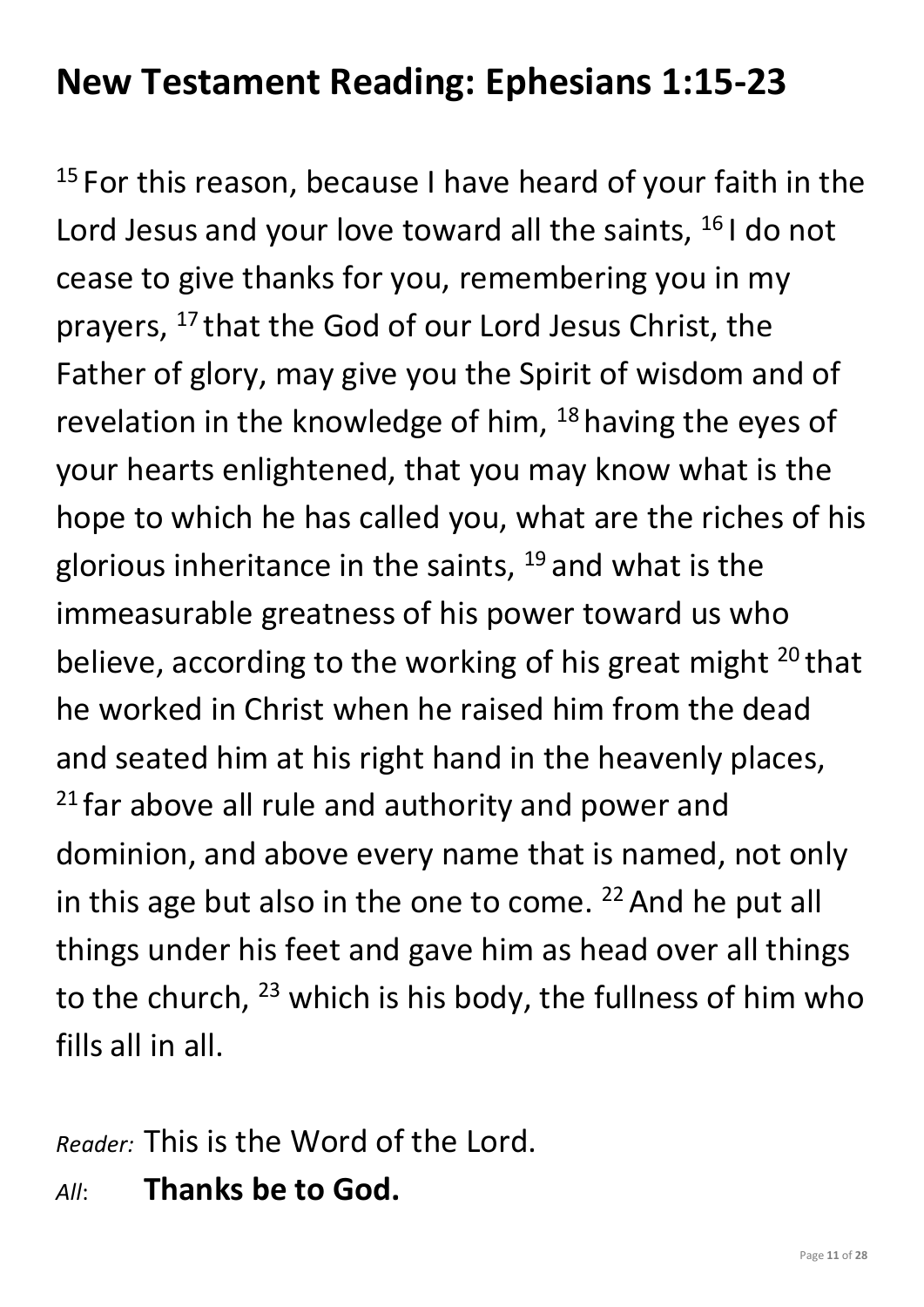# **Sermon: The God Of Judgement And Grace** *Haggai 2:10-23*

**1. Introduction**

#### **2. The Problem and the Solution (v10-19)**

- a) Word comes from the Lord (v10)
- b) Questions for the priests (v11-14)
	- i) Can holiness be contracted? (v11-12)
	- ii) Can uncleaness be contracted? (v13-14)
- c) The Judgment of the Lord (v15-17)
- d) Grace from the Lord (v18-19)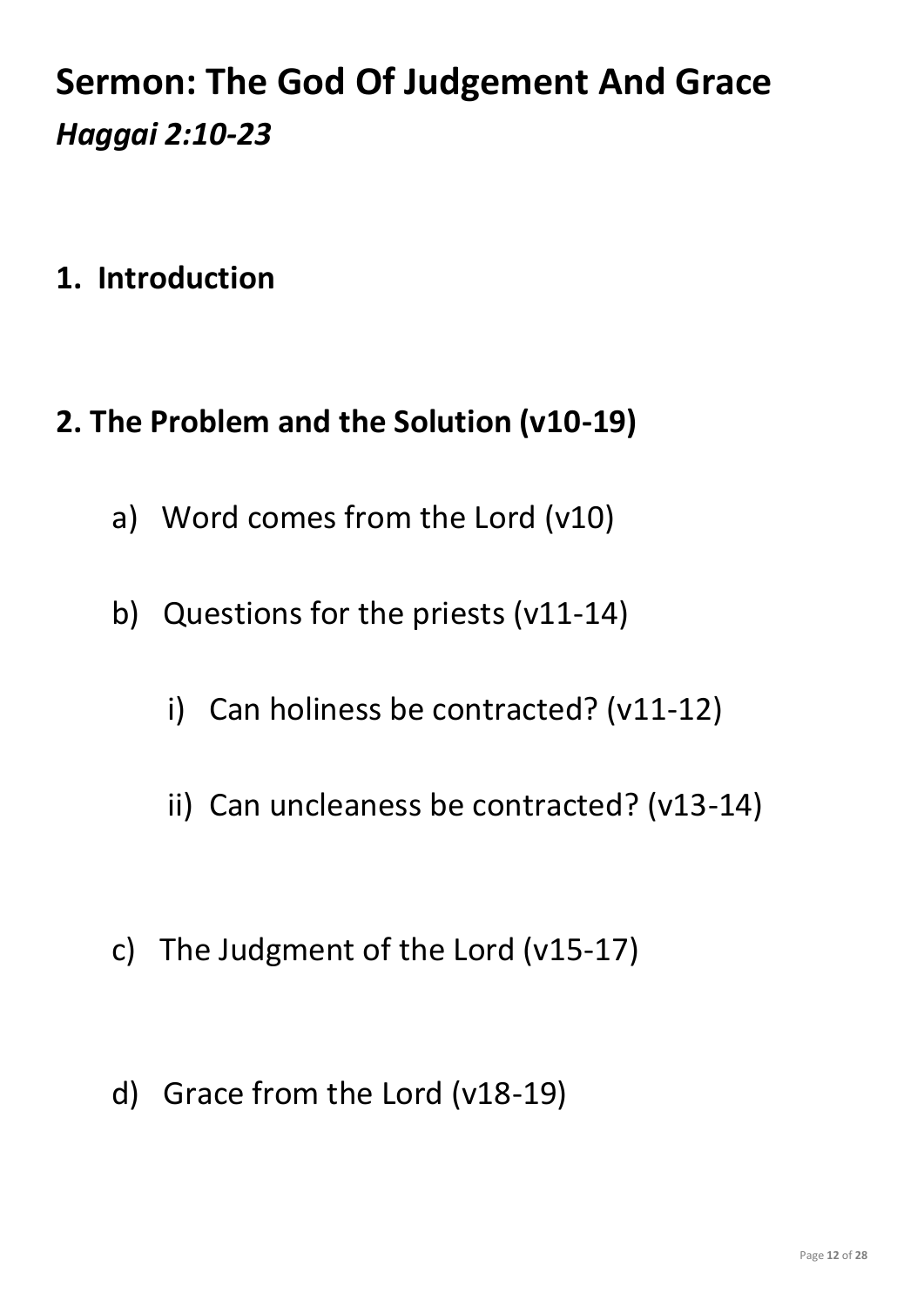#### **3. Renewal of Hope (v20-23)**

a) Judgment: The Shaking of Heaven and Earth (v20-22)

b) Grace: Hope in the Messianic Line (v23)

**4. Application**

**5. Conclusion**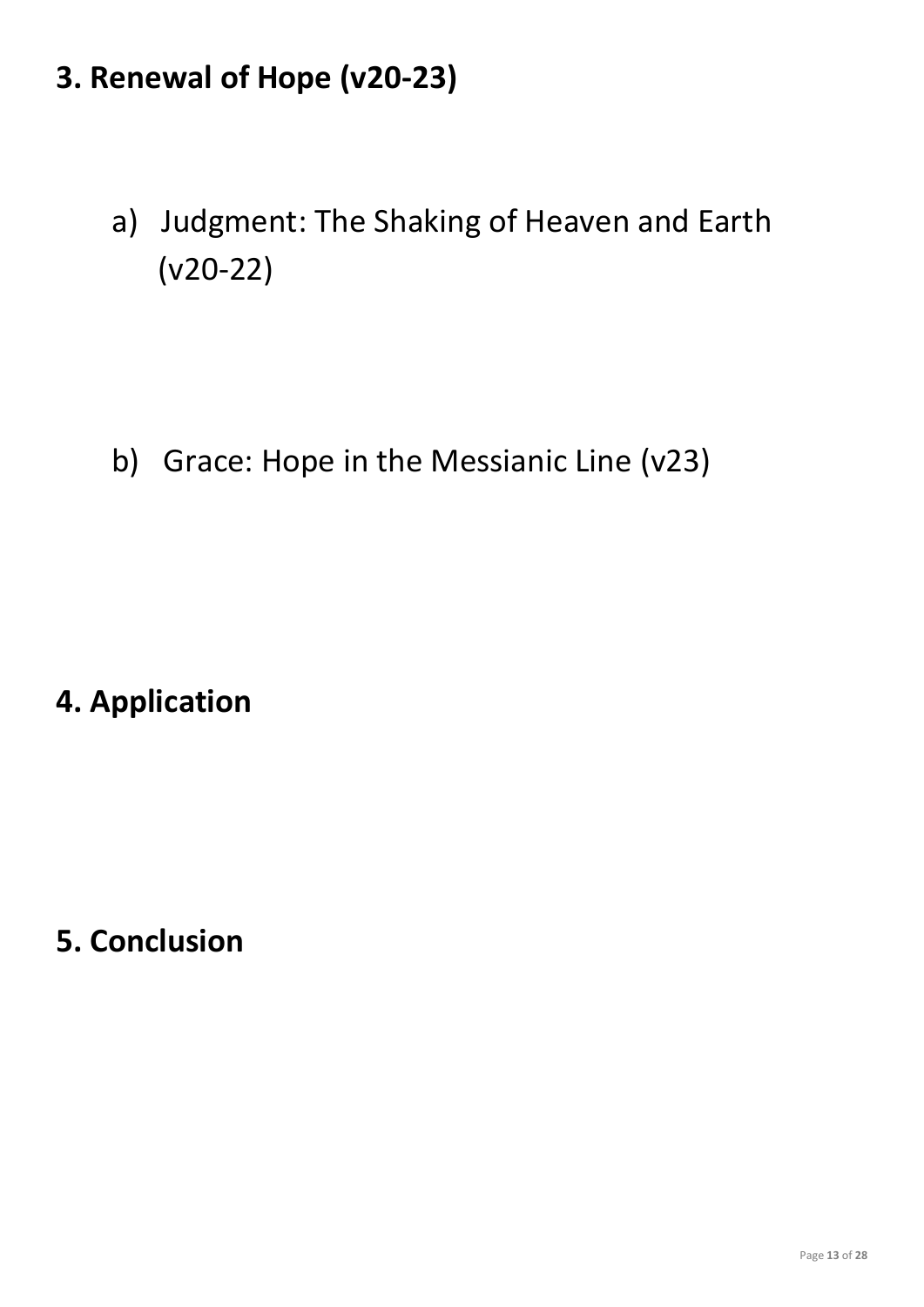# **Prayer of Confession**

*All:* **Heavenly Father, you have loved us with an everlasting love, but we have gone our own way and broken your laws. We are sorry for our sins and turn away from them. For the sake of your Son who died for us, forgive us, cleanse us and change us. By your Holy Spirit, enable us to live for you, and to please you more and more; through Jesus Christ our Lord. Amen.**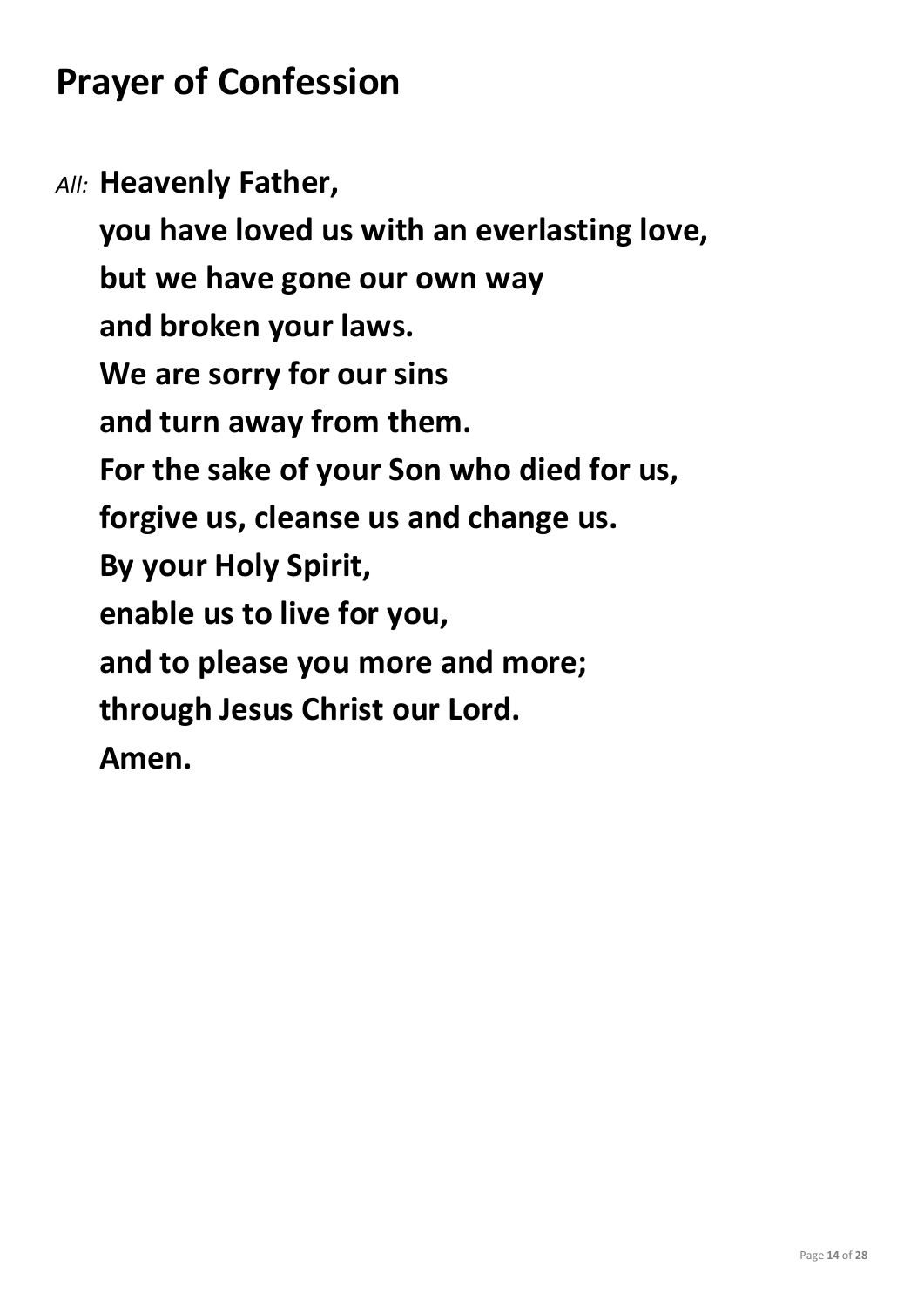# **Song: Bless The Lord O My Soul (Psalm 103)**

My God is slow to anger when I go astray Bless the Lord O my soul For all of my betrayals He will not repay Bless the Lord O my soul Through mercy and compassion His great love is proved He covers my transgressions like the snow As far as east from west are all my sins removed Bless the Lord O my soul

He saved me from the pit when I had lost all hope Bless the Lord O my soul From endless springs of kindness All His blessings flow Bless the Lord O my soul Our days will fade like flowers And are quickly spent And like the wind our years will come and go Everlasting favour is His covenant Bless the Lord O my soul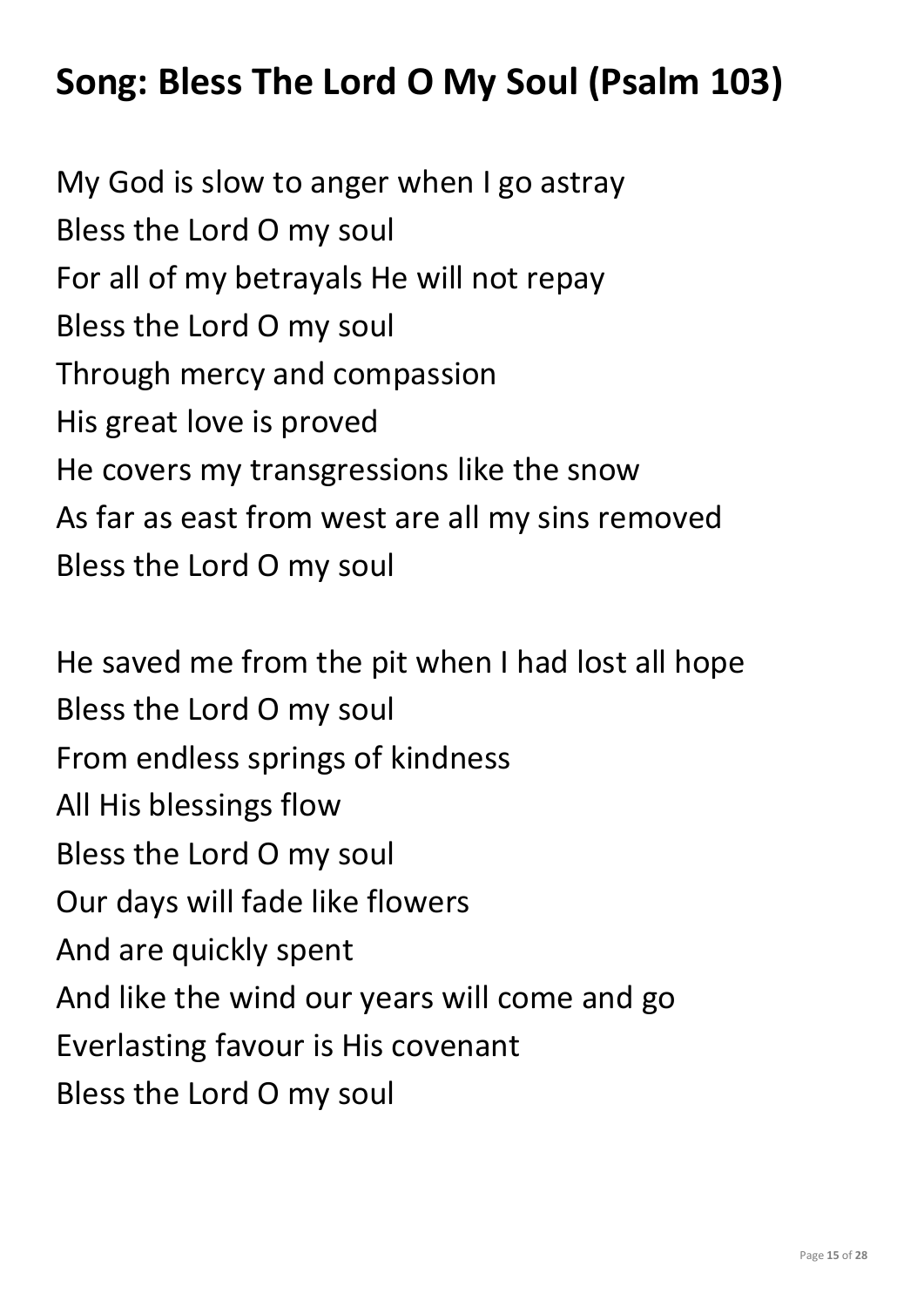Merciful and gracious is my God to me Bless the Lord O my soul And I will tell His goodness through eternity Bless the Lord O my soul Bless the Lord you angels all you heav'nly hosts And every living creature here below Praise the Father praise the Son and Holy Ghost Bless the Lord O my soul

Bless the Lord you angels all you heav'nly hosts And every living creature here below Praise the Father praise the Son and Holy Ghost

Words and Music by Dave Fournier and David Zimmer © 2022 Sovereign Grace Praise Used by Permission. CCLI Licence No. 332301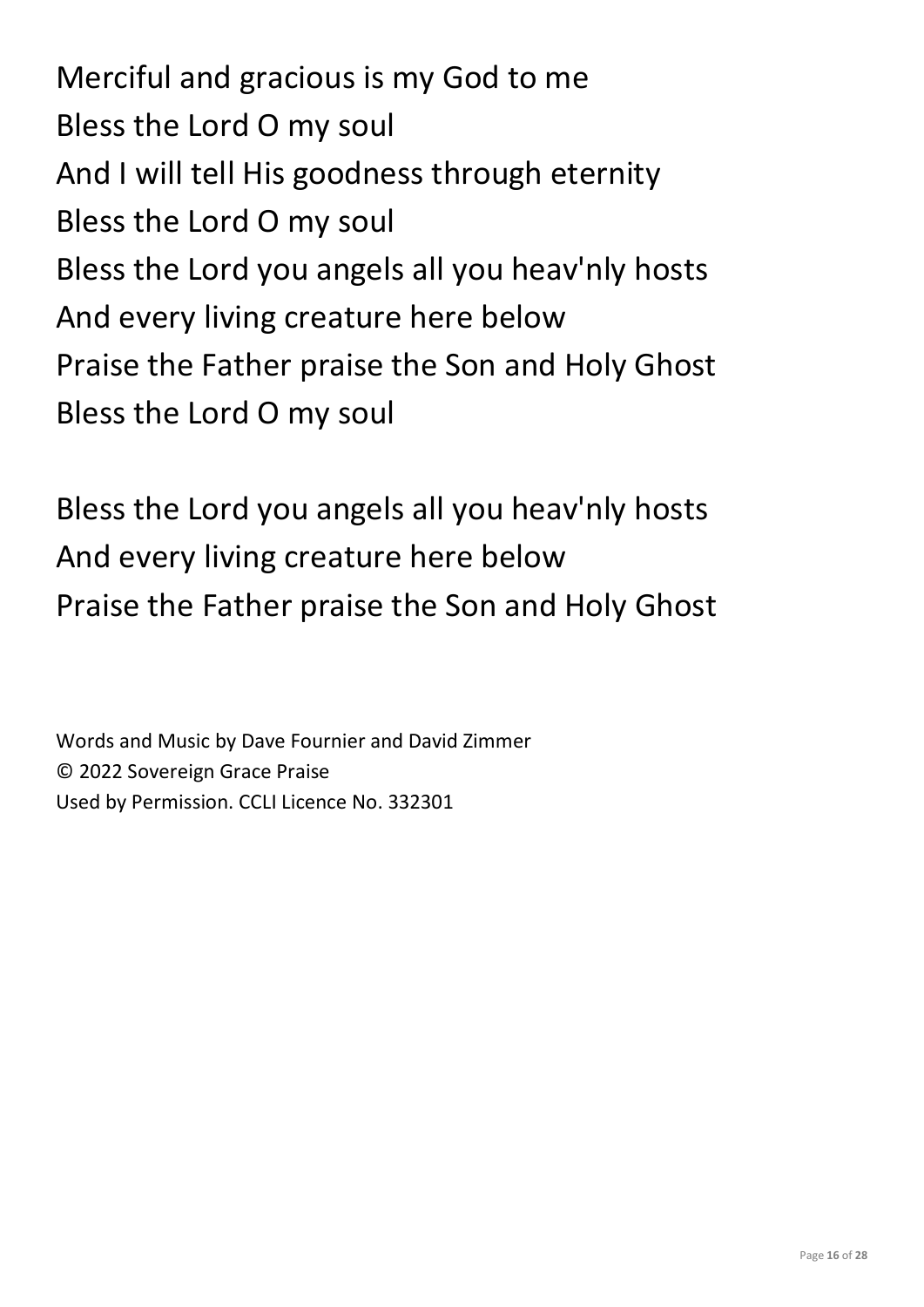## **Prayers of Intercession**

### **The Lord's Prayer**

*All:* **Our Father in heaven, hallowed be your name, your kingdom come, your will be done on earth as in heaven. Give us today our daily bread. Forgive us our sins as we forgive those who sin against us. Lead us not into temptation but deliver us from evil. For the kingdom, the power, and the glory are yours now and forever. Amen.**

#### **Announcements**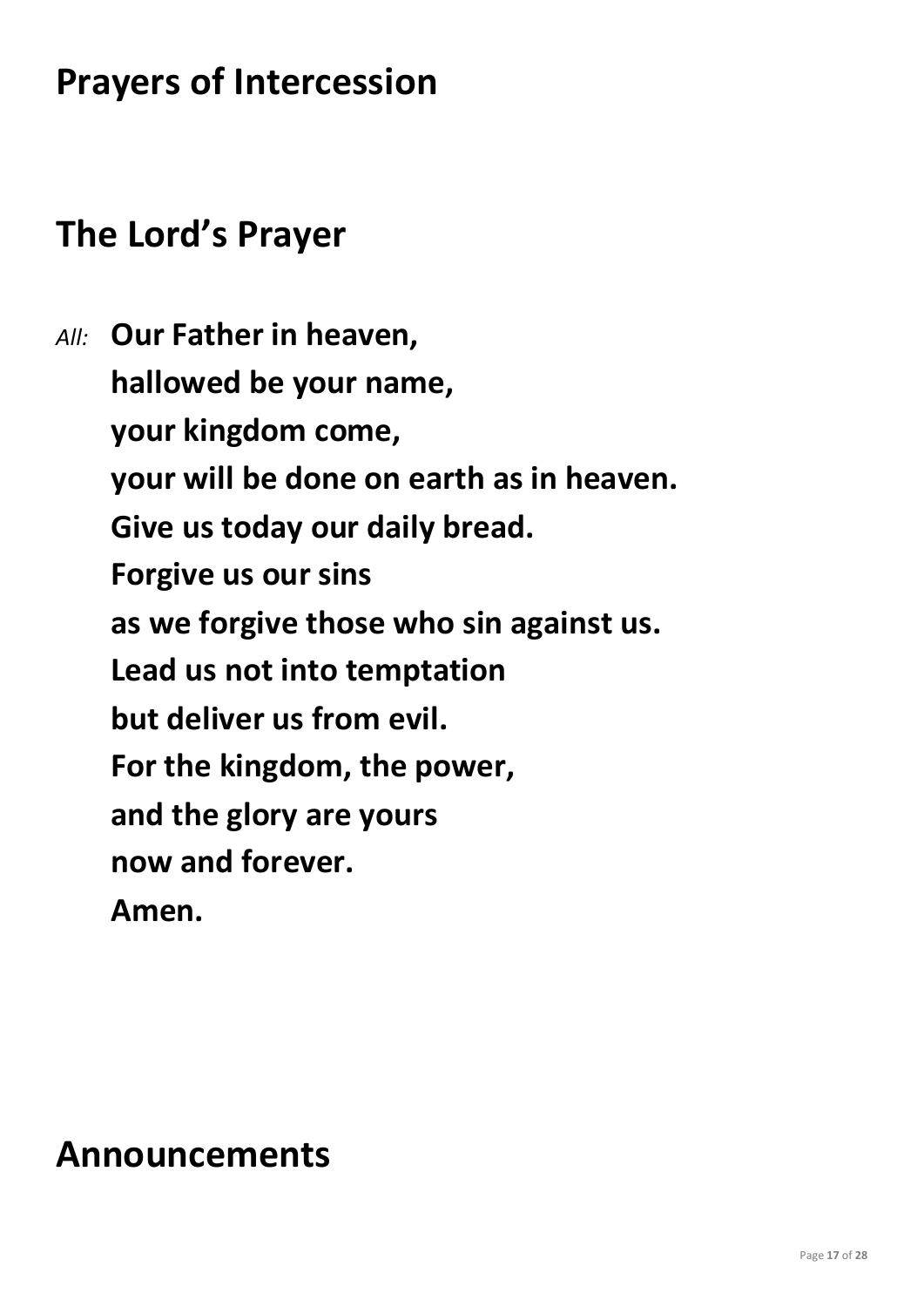#### **Song: As You Go**

As you go may you know the love of Christ How deep and long how high and wide As you leave may you seek to win the prize And find His death to be your life

*May you go in the love of your Father God May you go in the grace of Christ May you go in the power of the Spirit now To bring Him glory with your life*

As you go may you know the pow'r of grace His very strength for what's to come As you leave may you feel His mighty hand Guiding your steps in the race you run

As you go may you show His heart to bless The ones with less the blind and lost As you leave may you be the light of Christ And show our hope is in the cross

Words and Music by Mark Altrogge © 2011 Sovereign Grace Praise (BMI) Used by Permission. CCLI Licence No. 332301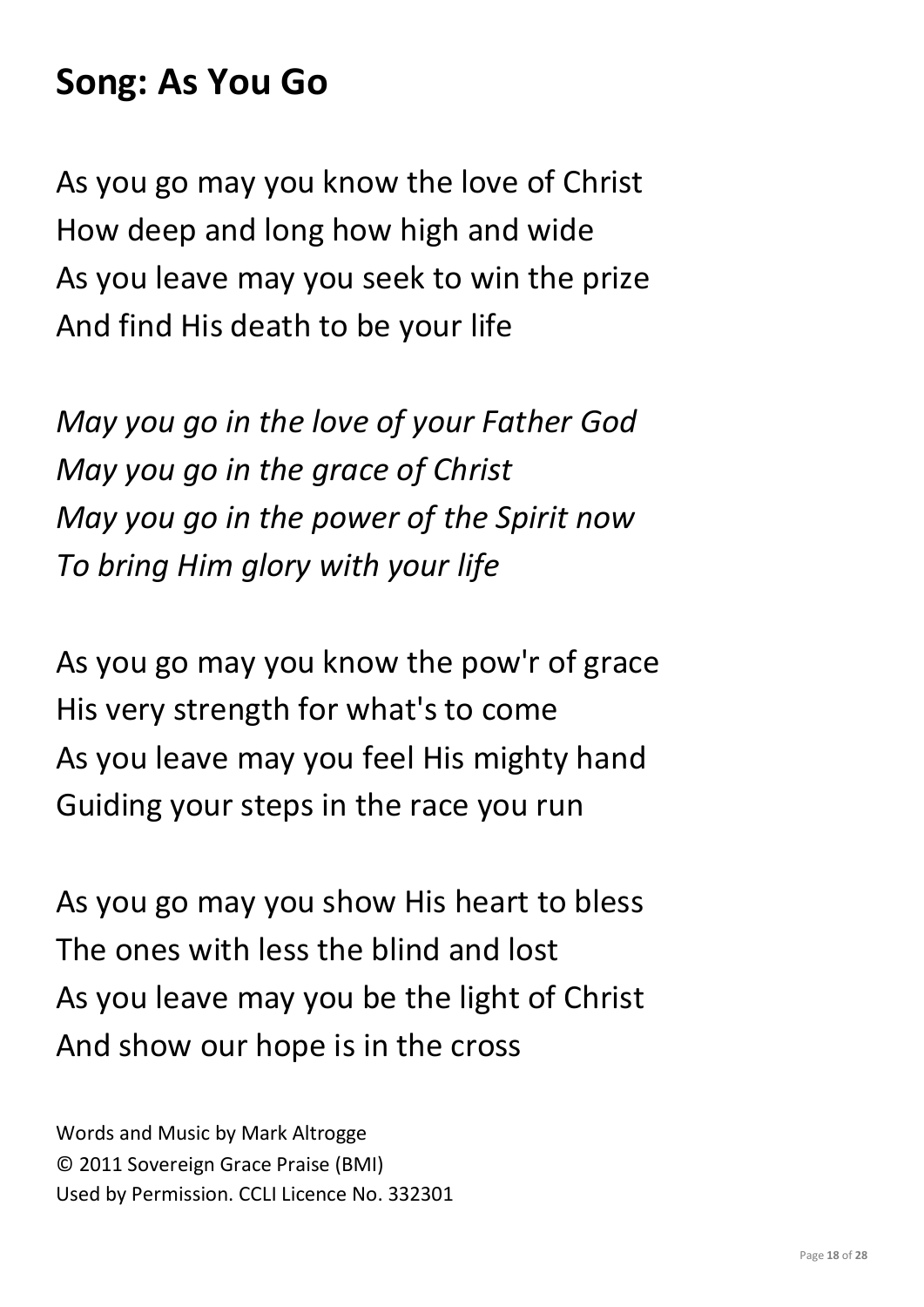# **Closing and Grace**

- *All:* **The grace of our Lord Jesus Christ, and the love of God, and the fellowship of the Holy Spirit, be with us all evermore. Amen.**
- *Minister:* Go in peace to love and serve the Lord.
- *All:* **In the name of Christ. Amen.**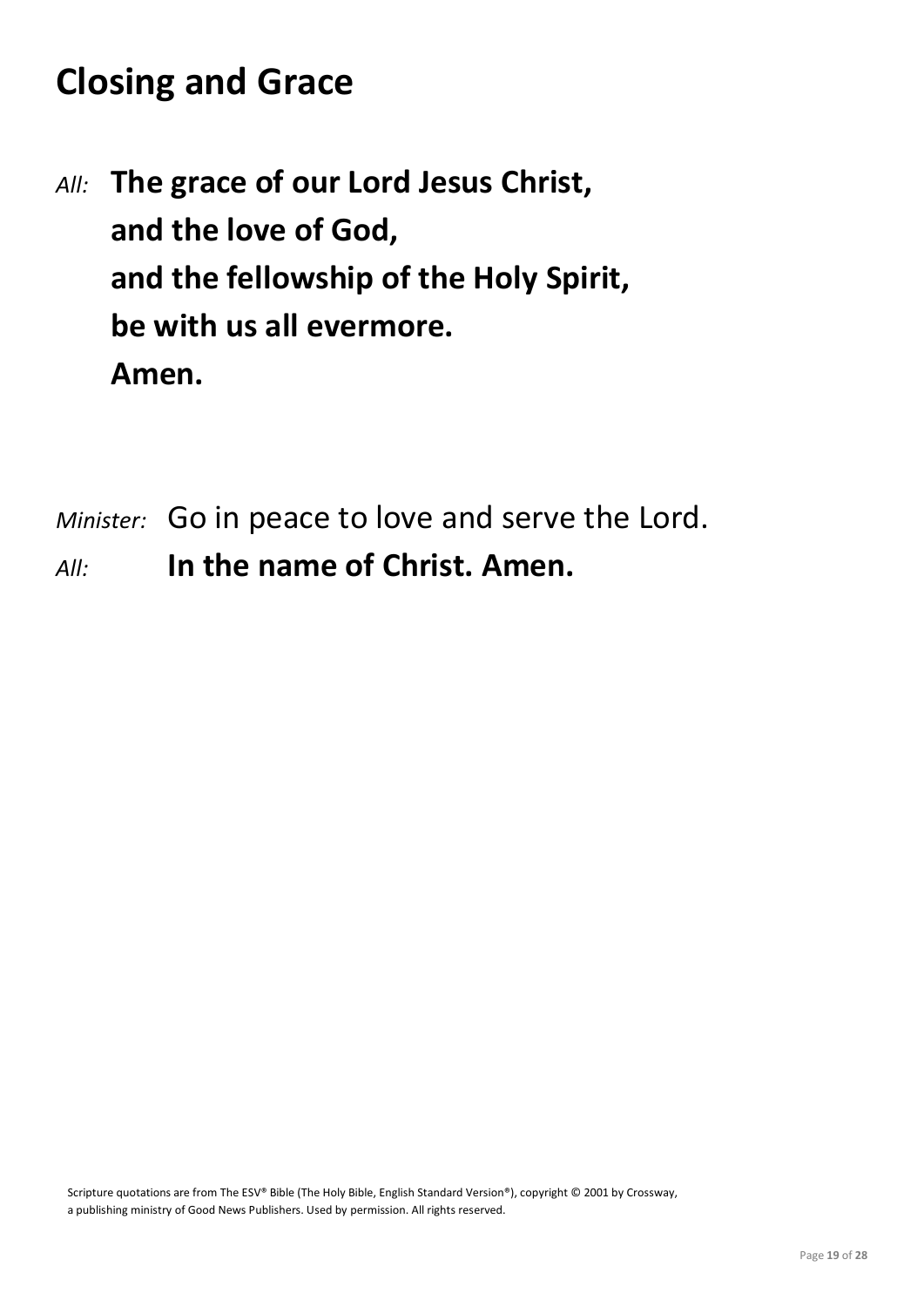## **Connect with us**

Thank you for joining our service. If you would like for us to get in touch with you, or have any feedback for us, please fill in our Connection Card at **[stmarys.my/connect](http://stmarys.my/connect)**

### **Giving**

#### **Online transfer**

Bank name: **Standard Chartered Bank Malaysia Bhd** Account name: **St Mary's Cathedral** Account number: **312 142 334 691** Recipient reference: If giving a pledge, enter *your 3 digit pledge number*.

Otherwise, enter **Online Service** or the service you normally attend.

For one-off giving, please email the bank-in slip or online transfer receipt to: **collections@stmaryscathedral.org.my**

#### **Boost e-wallet**

Scan the following QR code using the Boost App. Be sure to confirm "St Mary's Cathedral" is listed as the payee.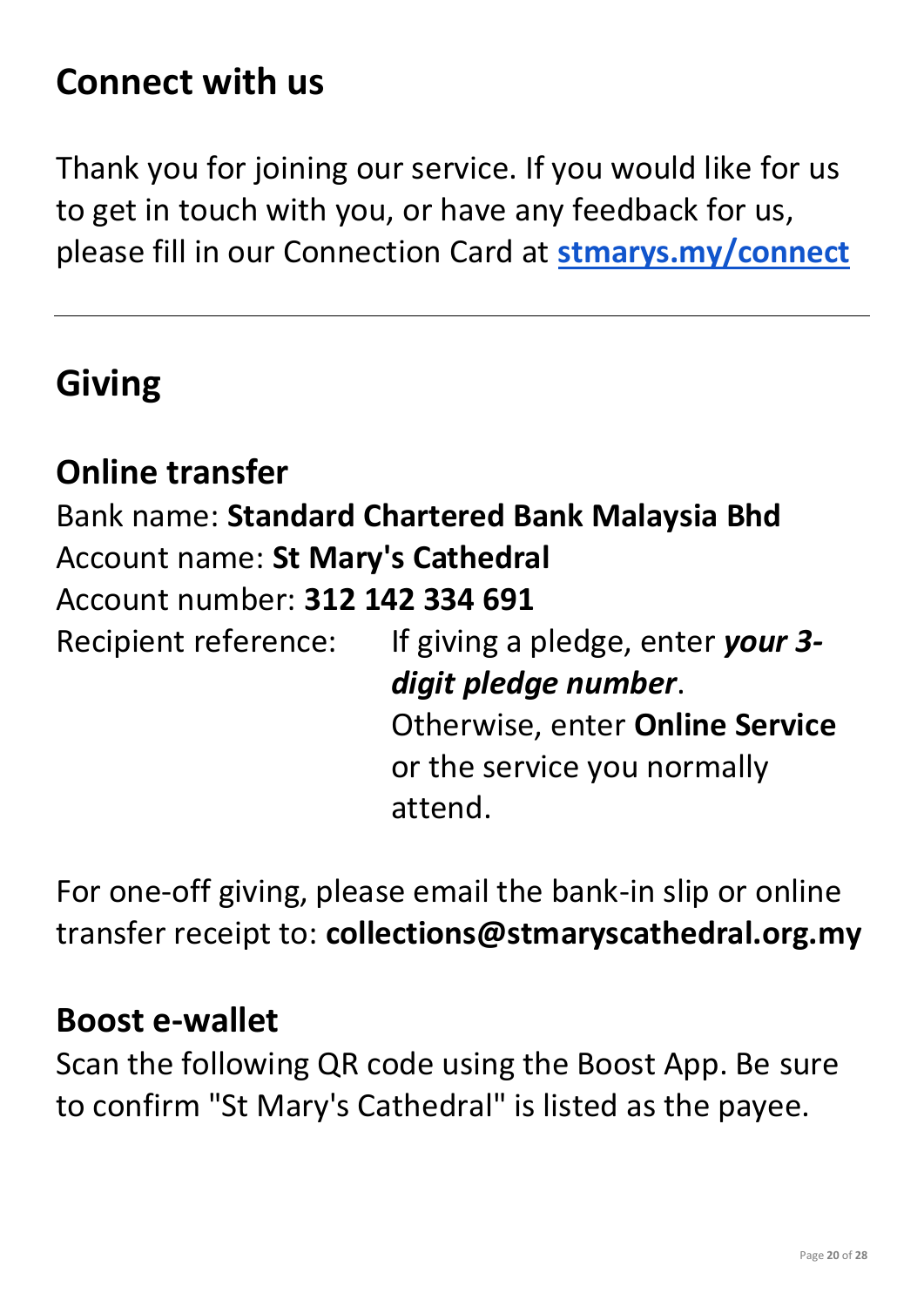

Note: This method of giving is analogous to putting cash into the offertory bag/box. Your donation will go to the General Fund. You will not be given a receipt. Do not use this to give a pledge.

Details on our webpage: **[stmarys.my/give](http://stmarys.my/give)**

### **Onsite & Online Services**

Here are the details of our English onsite services on Sundays:

- Liturgical Services  $7.00$  am,  $9.00$  am,  $11.00$  am
- Contemporary (SMACC) Services 11.00 am, 5.00 pm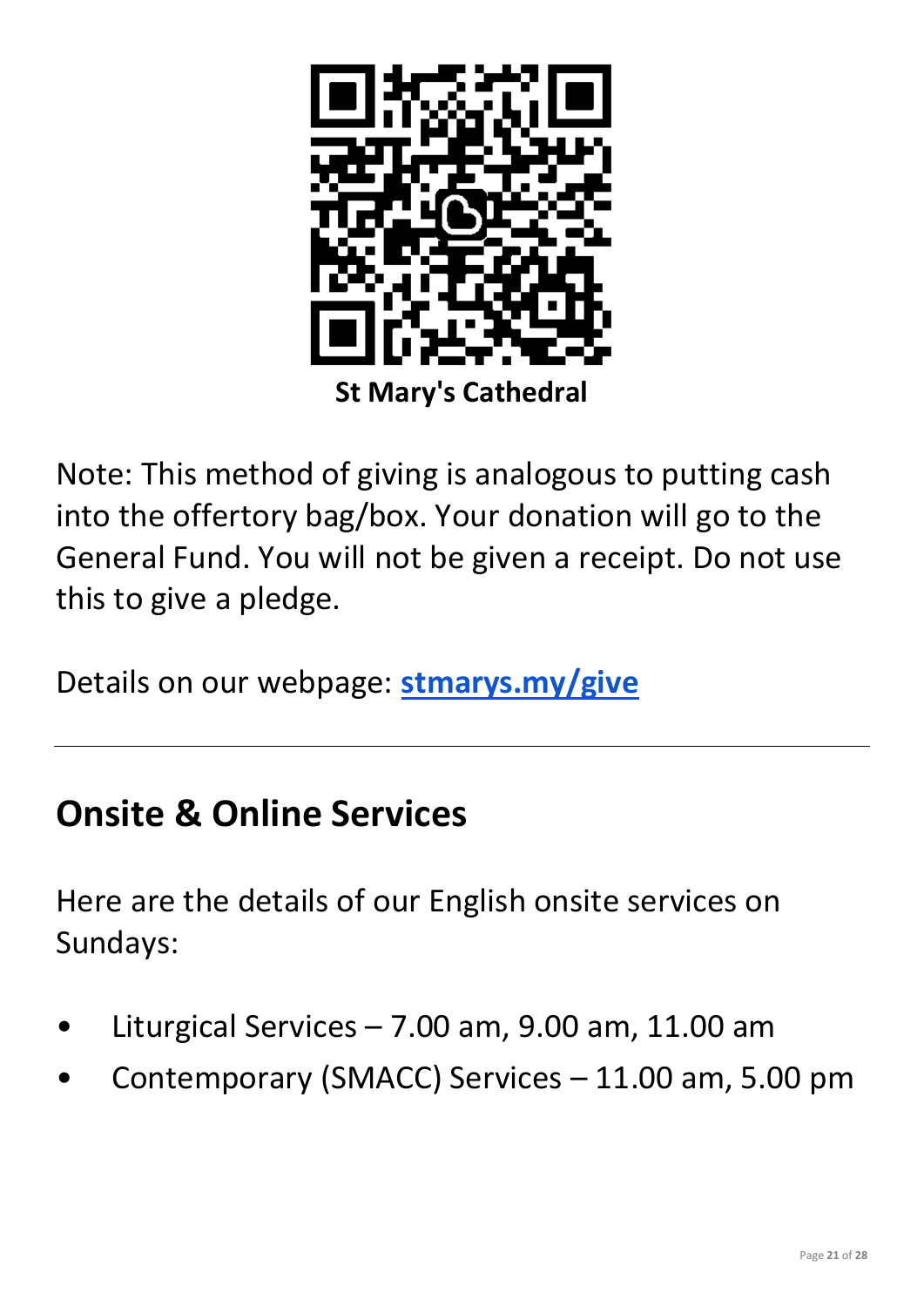If you are joining us online on Sundays, the Liturgical service will be livestreamed at 9.00 am, and the SMACC service at 11.30 am.

More information about our services can be found here: **[stmarys.my/services](http://stmarys.my/services)**

You no longer need to book to come for services at the Cathedral. However, you can still use the booking page to book a carpark at the Cathedral, if you need to. You can book at: **[stmarys.my/booking](http://stmarys.my/booking)**. If you are parking at the Dataran Merdeka Carpark, you do not need to book a carpark. Carparking is free. Bookings for carparking will open at 2.00 pm on Sunday and close at noon on Friday.

# **Onsite Service Volunteers**

We are looking for volunteers to help out at our onsite services. If you are a regular at St Mary's Cathedral and would like to volunteer, please fill in the form at **[stmarys.my/volunteer](http://stmarys.my/volunteer)**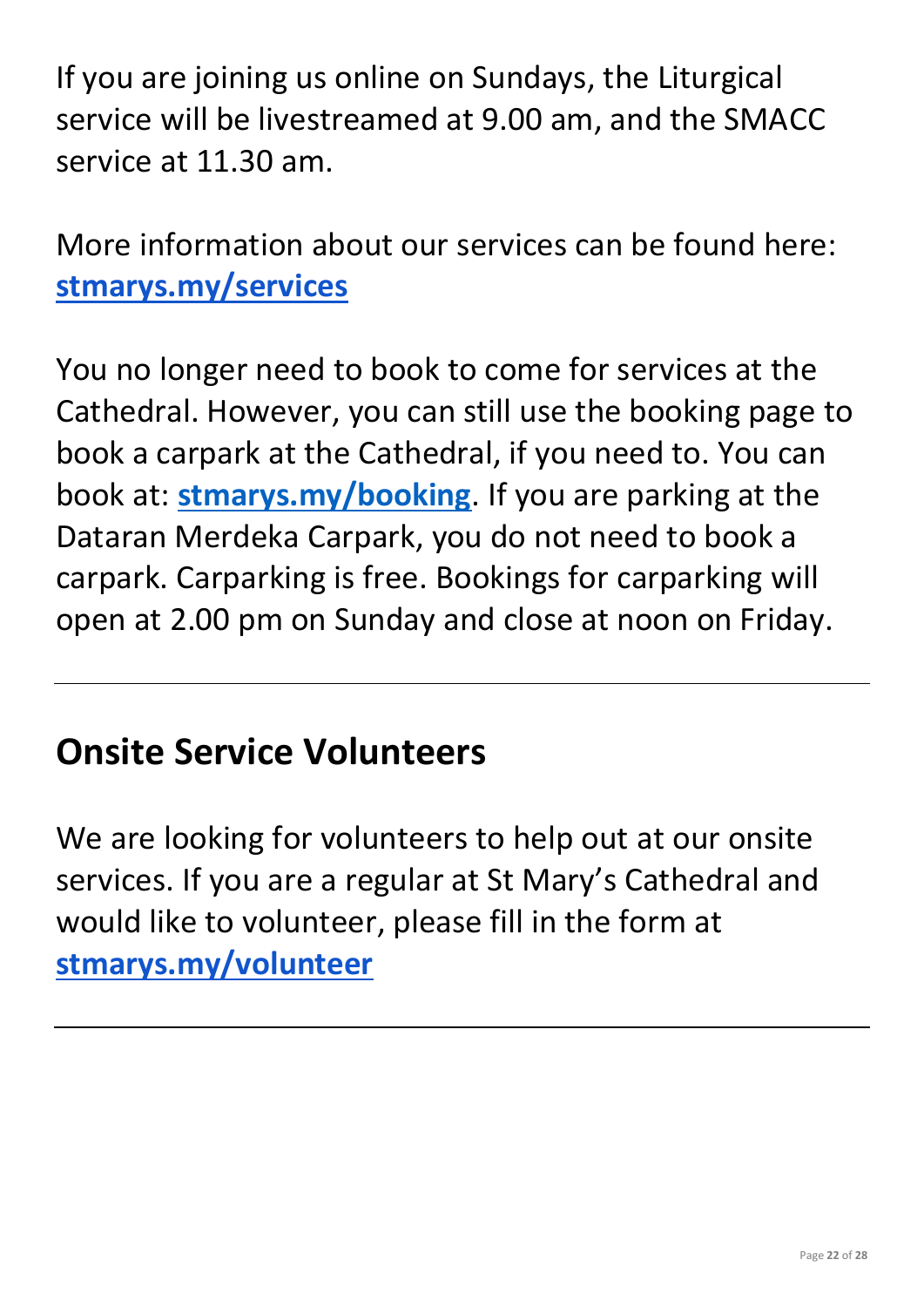# **Golden Circle Retreat**

St Mary's Golden Circle is organizing a retreat in Port Dickson as follows:

Date: Friday, 19 – Sunday, 21 August 2022 Accommodation: Home Stay Speaker: Ps Dinesh Natorajan Fee: TBA Transport: Church Van

As there are limited rooms – registration will be on a first come first served basis.

More details coming soon. Please call Mrs Thilly Abraham on 012-3756165 for more information. Thank you**.**

### **St Mary's Agape Mission School**

St Mary's Agape Mission School is now in its 9<sup>th</sup> year of operation and currently has over 100 students. As such, the school is always on the lookout for volunteers who might be keen to teach the children. If you have a heart for seeing vulnerable children receive an education and would like to find out more about what is involved, please contact Mei Tan on 012 387 3408.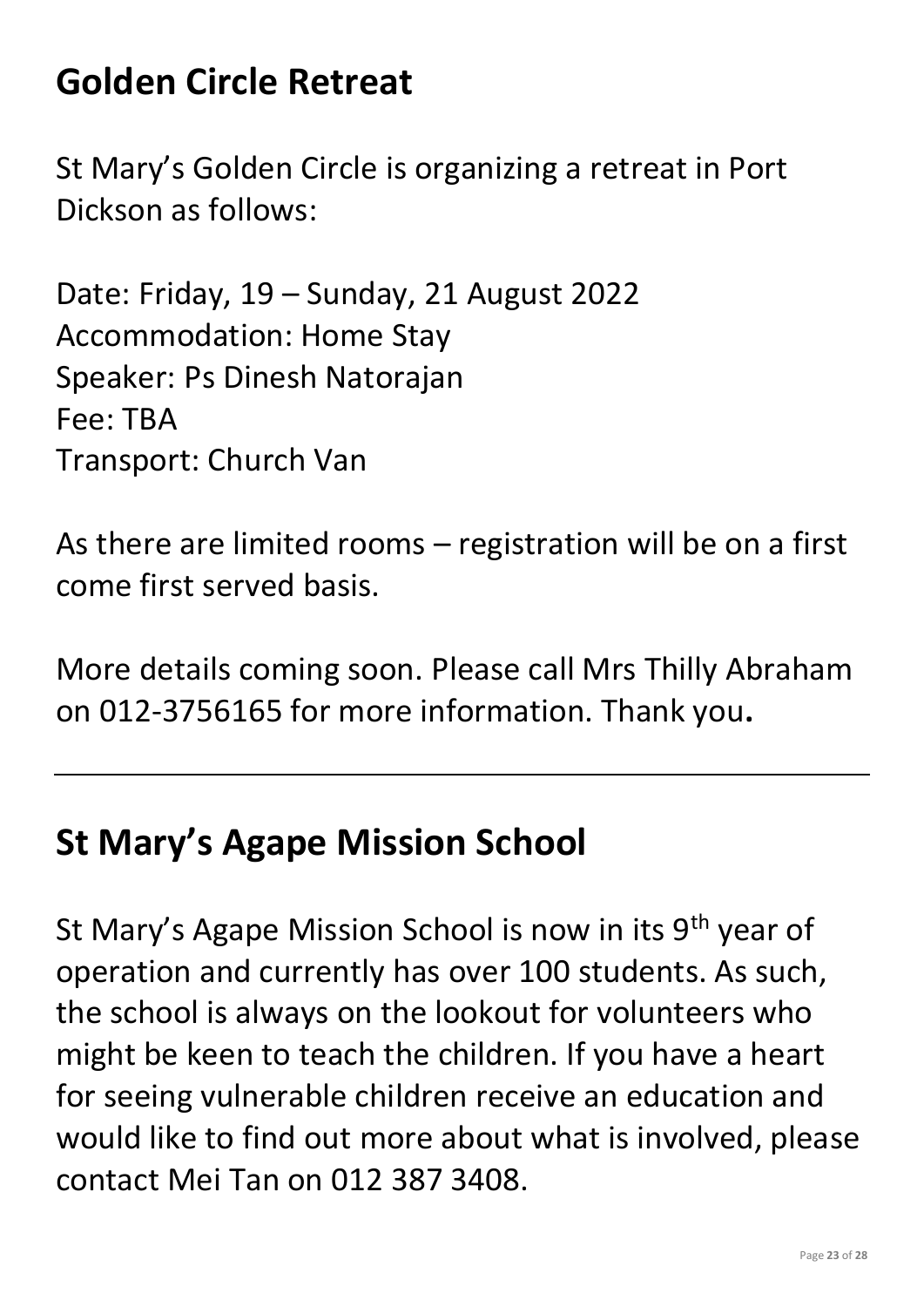The school is located near Ampang, and the time for volunteering is  $9.00$  am  $-12.00$  pm and/or  $1.00 - 3.00$  pm from Mondays to Thursdays.

# **Bible Reading Marathon**

There will be a bible reading marathon involving people from Malaysia and the ASEAN region, to coincide with Malaysia Day this year. The entire Bible will be read via Zoom and livestreamed through Facebook. The organisers are looking for readers, each person reading for 10 minutes. Dates are from 7-10 September 2022. Registration link: **<https://bit.ly/BRMCR2022Registration>**

# **The Daily Office**

We invite you to join us for the Daily Office  $-$  a short daily service with systematic Bible readings and set prayers. This will take place every day at 7.30 am by Zoom (except Sunday).

If you think this would be a helpful part of your daily routine, please join us by simply going to **[stmarys.my/dailyoffice](http://stmarys.my/dailyoffice)** at about 7.25 am each day for a 7.30 am start. That will take you directly to the Zoom room where the service takes place. The service will finish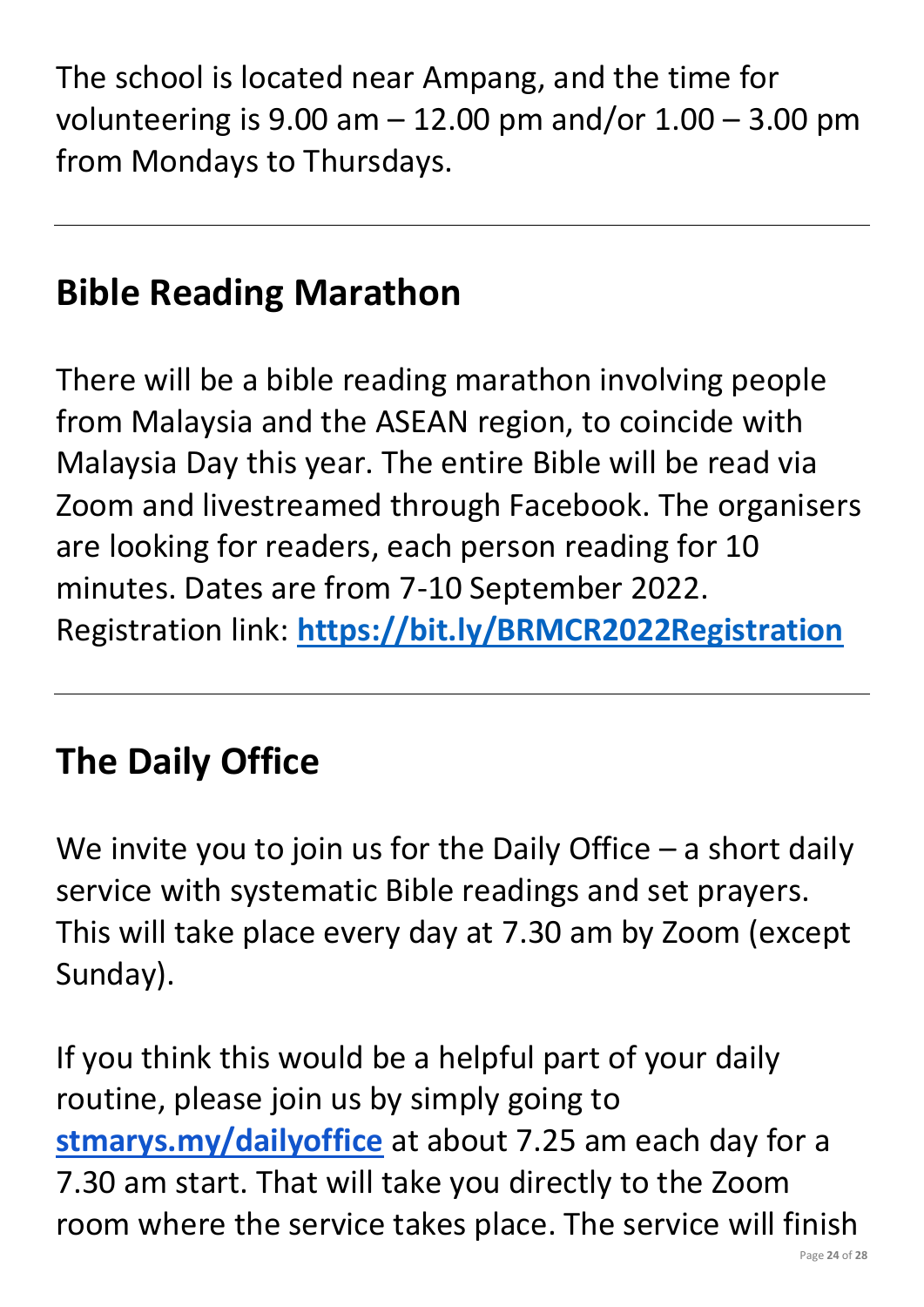## **Pastoral Needs**

If you are a regular at St Mary's Cathedral and would like to make an appointment to talk to a pastor, please let us know by filling in a Connection Card at **[stmarys.my/connect](http://stmarys.my/connect)** or call the Cathedral Office on 011 5760 3484.

If you are a woman and there are pastoral matters you prefer to talk about with another woman, you can contact Mrs Christine Rajaratnam or Miss Danielle Cheng. If you would like one of them to contact you, please let us know in the same way – you can fill in a Connection Card at **[stmarys.my/connect](http://stmarys.my/connect)** or call the Cathedral Office on 011 5760 3484.

If there is a pastoral emergency, you can reach the pastoral team on our Emergency Pastoral Care Hotline: 011 5762 8524.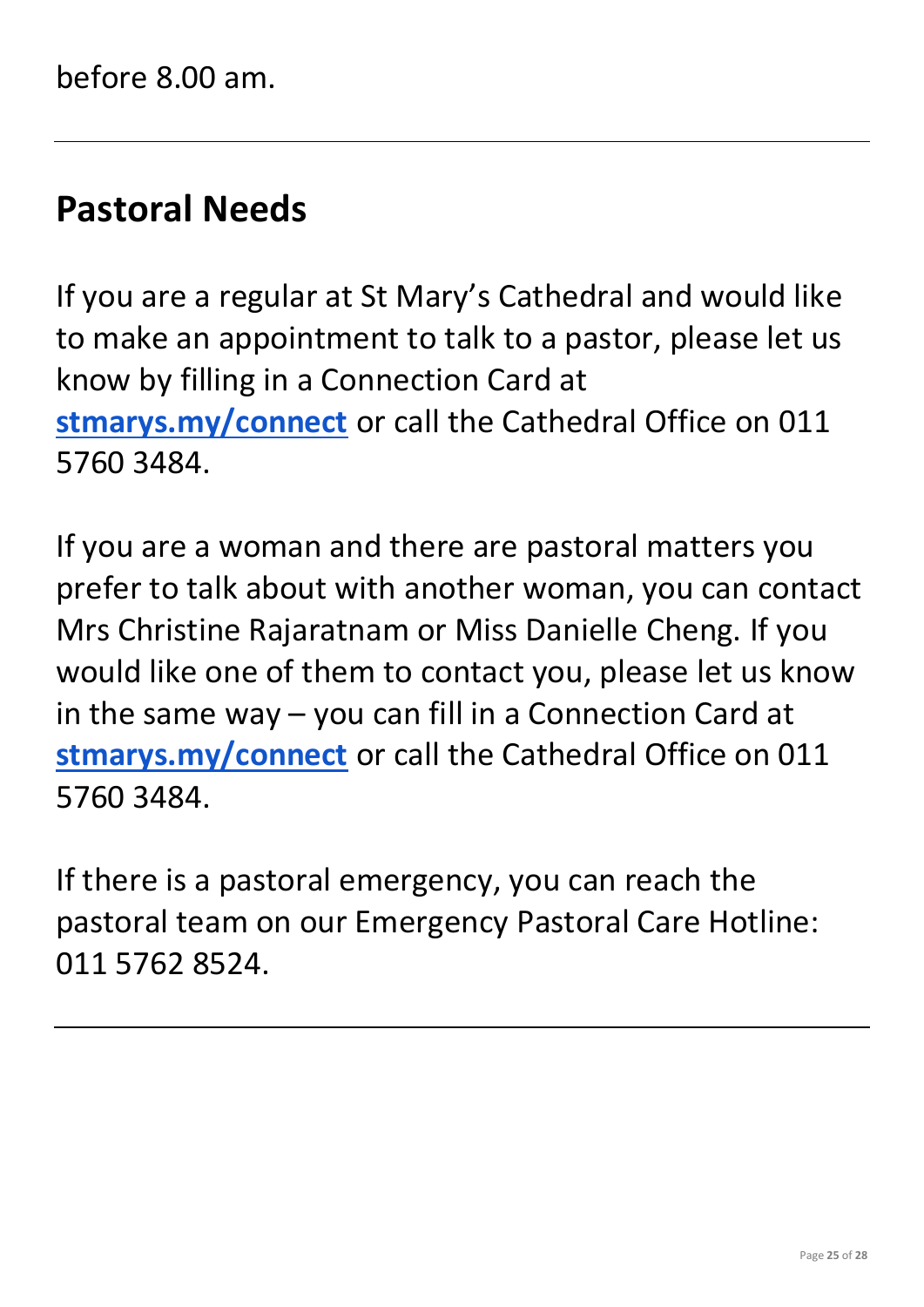# **Small Groups**

Looking to connect with a Christian community? We encourage you to consider joining one of our online or inperson small groups. This is one of the important ways we grow together as a community of God's people as we gather under His Word and seek to encourage one another to persevere in following Jesus.

If you would like to join a small group, please fill in a form at **[stmarys.my/smallgroups](http://stmarys.my/smallgroups)** and we'd be happy to help find you one.

### **Kids' Church**

Kids' Church meets online every week at the following times:

- 3-4 year olds on Sunday at 9.45 am
- 5-6 year olds on Sunday at 9.00 am
- 7-9 year olds on Saturday at 2.00 pm
- 10-12 year olds on Sunday at 2.30 pm

If you would like to enrol your child or find out more about Kids' Church, please visit **[stmarys.my/kids](http://stmarys.my/kids)**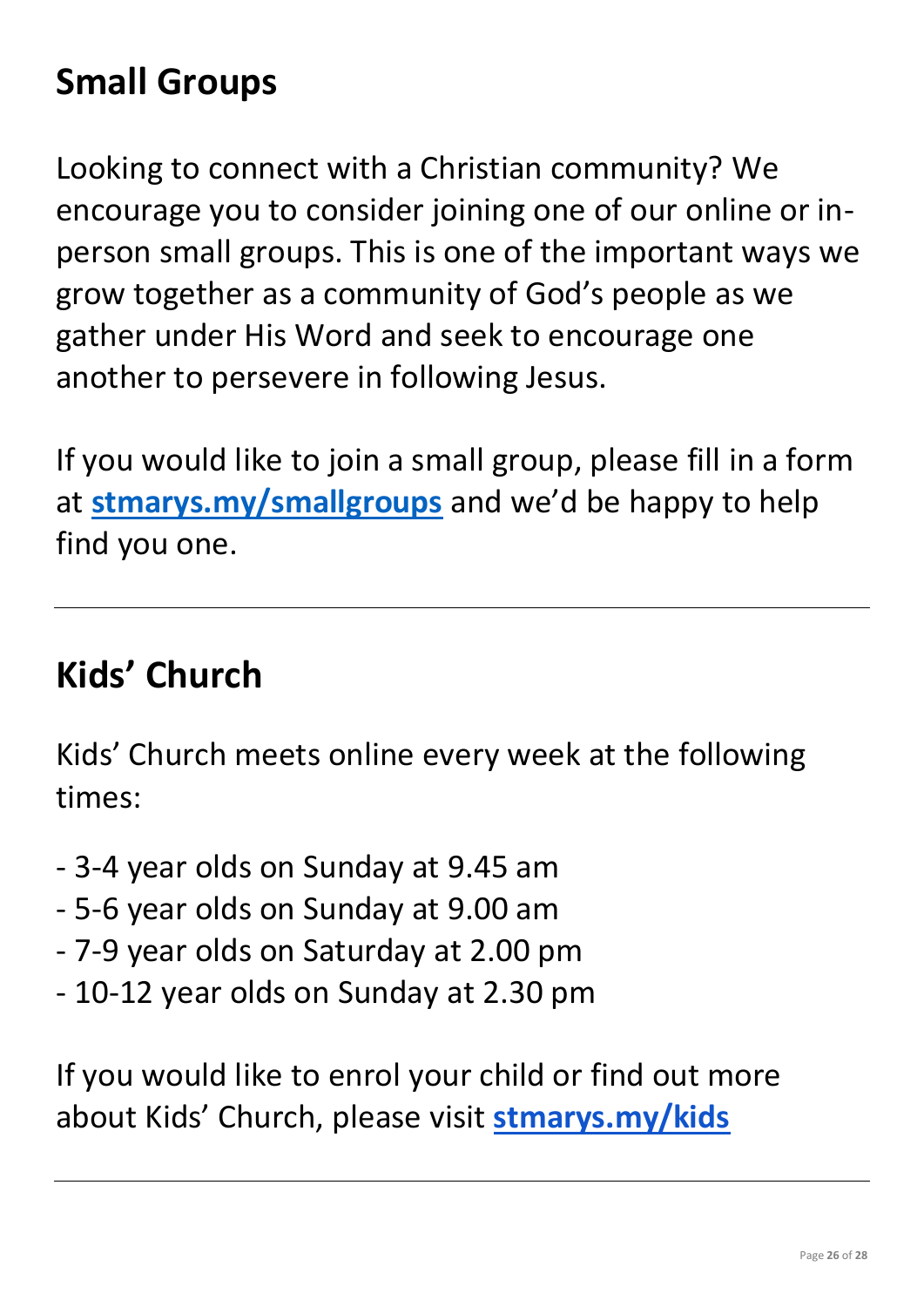# **Youth Fellowship**

Our Youth Fellowship (ages 13-18) meets on Sundays at 2.00 pm. If you would like to join us, please sign up at **[stmarys.my/youth](http://stmarys.my/youth)**

#### **Youth Confirmation Programme**

If you would like to indicate interest in our Youth Confirmation Programme for your teenager aged 13-17, please let us know at **[stmarys.my/youthconfirmation](http://stmarys.my/youthconfirmation)** and we will inform you when the next one starts.

### **Subscribe to our Mailing List**

To receive emails about latest updates and important news about the Cathedral, fill in the form at **[stmarys.my/subscribe](http://stmarys.my/subscribe)**